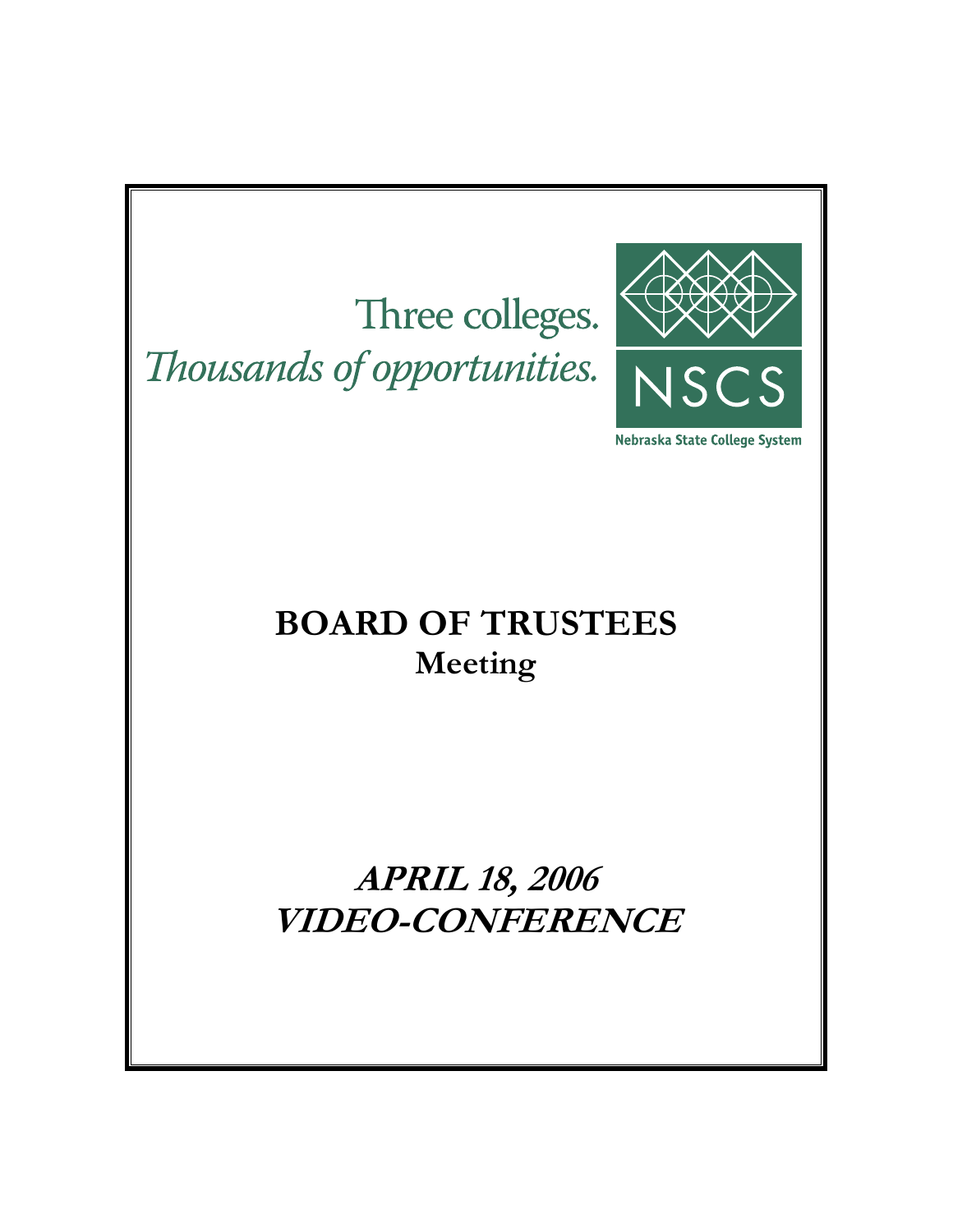# Three colleges. Thousands of opportunities.



Nebraska State College System

## **BOARD OF TRUSTEES**

## **Meeting Notice**

**In compliance with the provisions of Neb. Rev. Stat. Section 84-1411, printed notice is hereby given that a meeting of the Board of Trustees of the Nebraska State Colleges will convene via video-conference at 10:00 a.m. on April 18, 2006 at the following sites:** 

**Chadron State College Student Center 10th & Main, Scottsbluff Room Lincoln—Executive Building 521 S 14th Street, Suite 103 Scottsbluff—Panhandle Learning Center 4502 Avenue I, High Plains Room Wayne State College—Connell Hall 1111 Main Street, Room 021** 

**An Executive Session may be held in conjunction with this Board of Trustees meeting.** 

**This notice and accompanying agenda are being distributed to members of the Board of Trustees, the presidents of the state colleges, the Associated Press and selected Nebraska newspapers.** 

-- NOT A PAID NOTICE --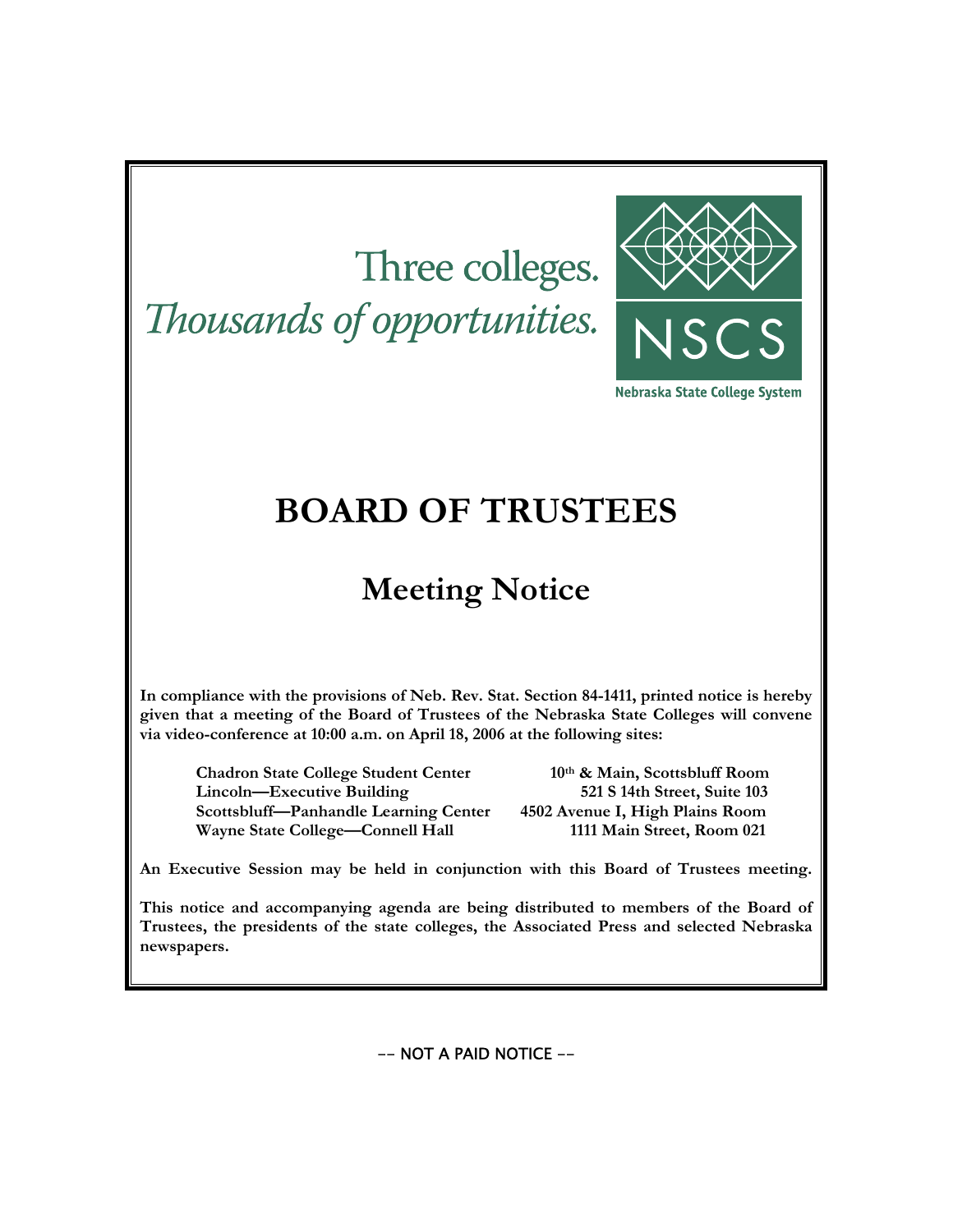### **BOARD OF TRUSTEES MEETING**

### **APRIL 18, 2006 VIDEO-CONFERENCE 10:00 A.M. - 12:00 P.M. (CST) 9:00 – 11:00 A.M. (MST)**

**CALL TO ORDER** 

**APPROVAL OF MEETING AGENDA**

**PUBLIC COMMENT** 

#### **ITEMS FOR DISCUSSION AND ACTION**

- **1. Approve Revised Distribution of Funds to Reflect Deficit Appropriations FY06**
- **2. Approve 2006-07 Tuition Rates**
- **3. Approve 2006-07 Room and Board**
- **4. Approve 2006-07 Fees**
- **5. Approve Distribution of Operating Appropriations FY07**
- **6. Accept South Sioux City Project Program Statement**
- **7. Authorize the Chancellor to Sign Construction Contracts for WSC**
- **8. Preliminary Review of 2007-09 Budget Requests Information Only**

#### **ADJOURNMENT**

The next regularly scheduled meeting of the Board of Trustees of the Nebraska State Colleges will be held June 2, 2006, at Lincoln.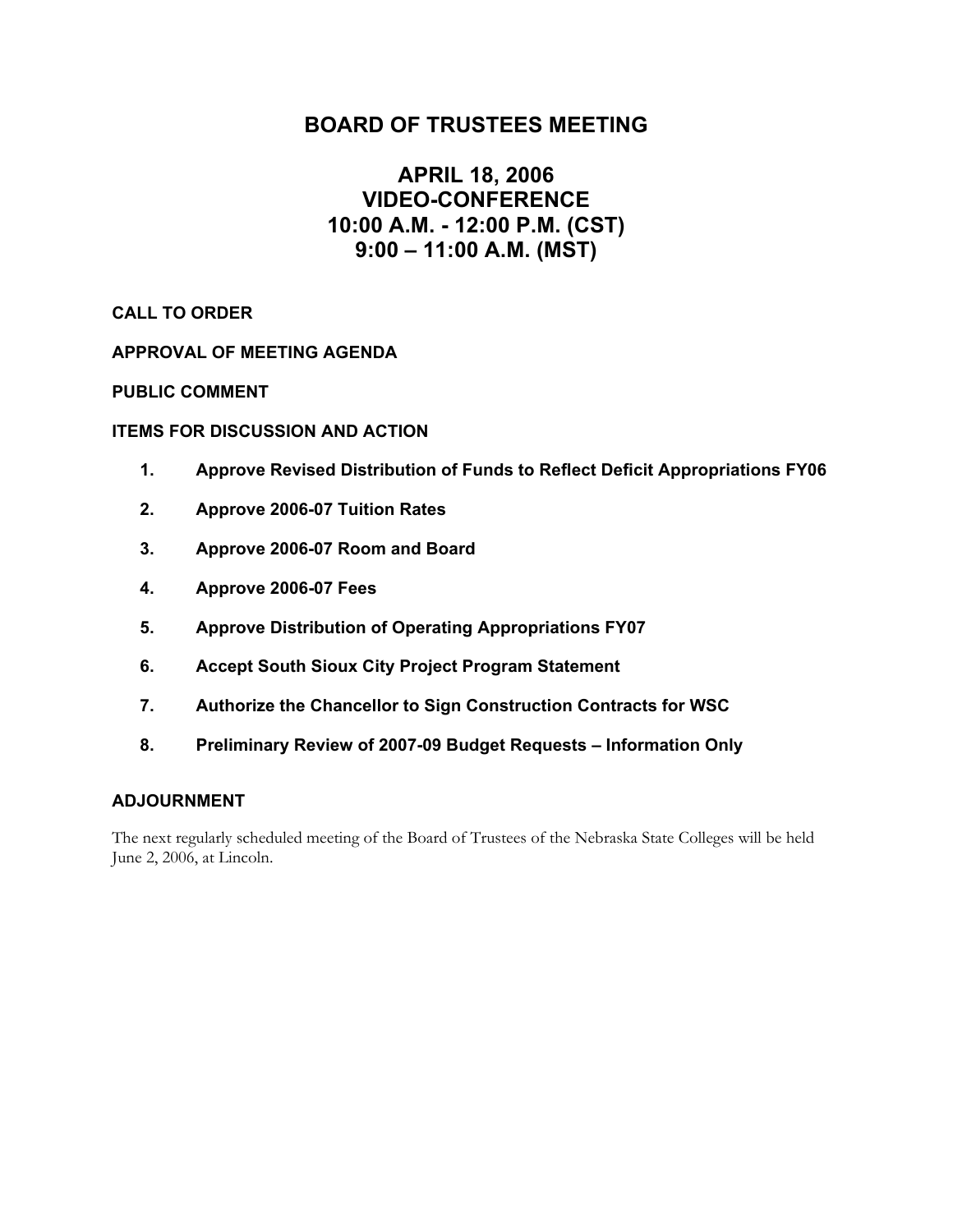*Larry Teahon, Chair Cap Peterson Carla Giger* 

April 18, 2006

#### ACTION: **Approve Distribution of Deficit Appropriations for Fiscal Year 2005-06 as Allowed by Legislative Bill 1060 (2006) and Recommended by the Council of Presidents**

**\_\_\_\_\_\_\_\_\_\_\_\_\_\_\_\_\_\_\_\_\_\_\_\_\_\_\_\_\_\_\_\_\_\_\_\_\_\_\_\_\_\_\_\_\_\_\_\_\_\_\_\_\_\_\_\_\_\_\_\_\_\_\_\_\_\_\_\_\_\_\_\_\_\_\_\_** 

**\_\_\_\_\_\_\_\_\_\_\_\_\_\_\_\_\_\_\_\_\_\_\_\_\_\_\_\_\_\_\_\_\_\_\_\_\_\_\_\_\_\_\_\_\_\_\_\_\_\_\_\_\_\_\_\_\_\_\_\_\_\_\_\_\_\_\_\_\_\_\_\_\_\_\_\_** 

In LB 1060, recently signed by the Governor, the Legislature appropriated an additional \$257,917 for utilities deficits for the NSCS for the current year. The revised distribution provides \$11,290 for Peru State College and \$246,621 for Wayne State College, per the revised request to the Legislature. Chadron did not receive any of the additional appropriation because utility amounts already appropriated are sufficient for the needs of the college. The revision also incorporates several cash and revolving fund adjustments approved by the Board throughout the year. The updated distribution is necessary documentation for the yearly audit.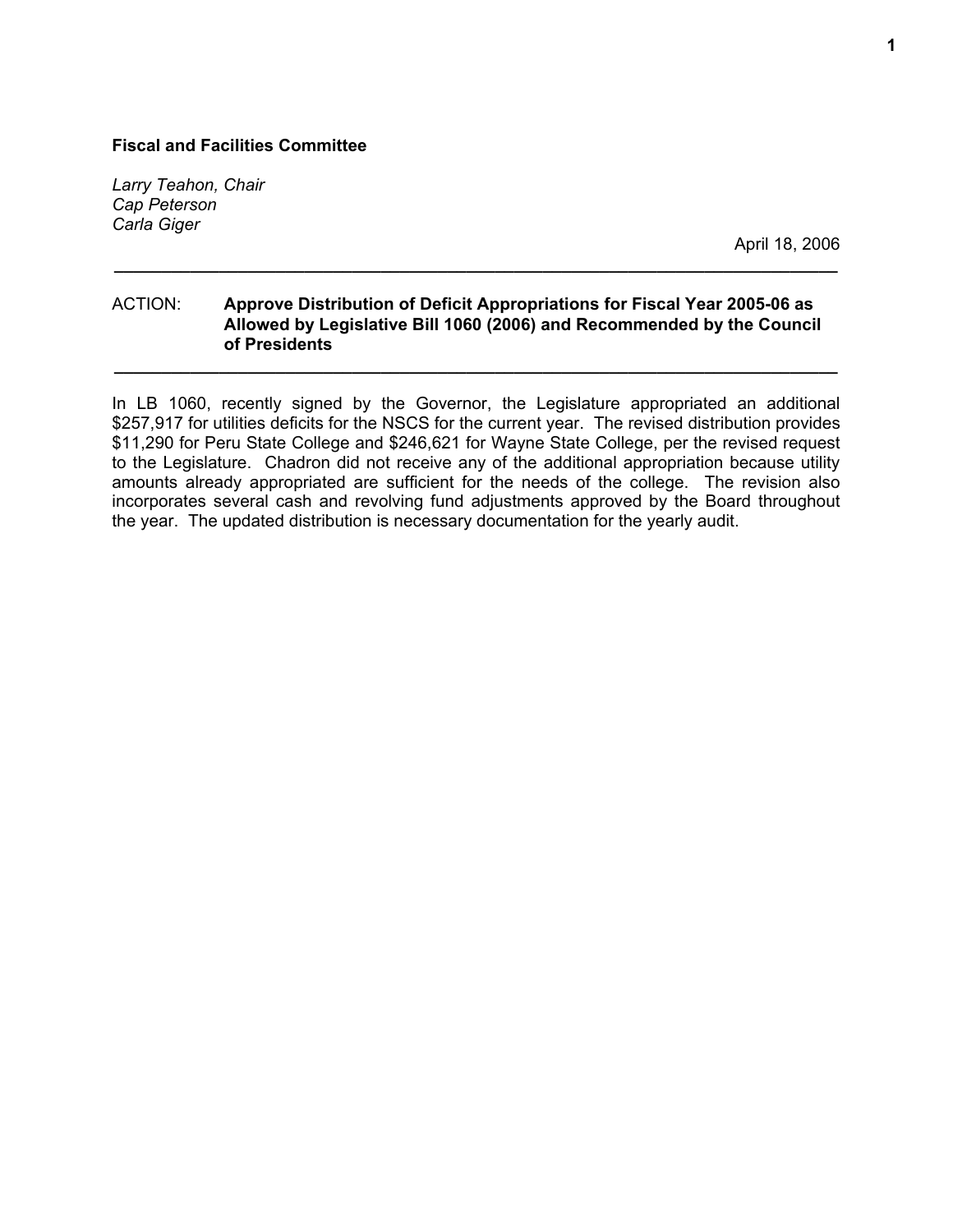#### **DISTRIBUTION OF FUNDS 2005-06**

**June 9, 2005** 

|                                                   |            |            |                     |                |                                                     | $\frac{9}{6}$ |
|---------------------------------------------------|------------|------------|---------------------|----------------|-----------------------------------------------------|---------------|
|                                                   | <b>CSC</b> | <b>PSC</b> | <b>WSC</b>          | <b>SO</b>      | <b>TOTAL</b>                                        | <b>Change</b> |
| 2004-05                                           |            |            |                     |                |                                                     |               |
| <b>General Funds</b>                              | 12,501,692 |            |                     |                | 6,840,487 14,924,673 892,947 35,159,799             |               |
| Cash Funds (est.)                                 | 6,757,292  |            | 3,948,659 9,671,886 |                | 0 20, 377, 837                                      |               |
| Subtotal                                          |            |            |                     |                | 19,258,984 10,789,146 24,596,559 892,947 55,537,636 |               |
|                                                   |            |            |                     |                |                                                     |               |
| Federal Funds (est.)                              | 7,548,000  |            | 4,866,090 3,188,000 |                | 0 15,602,090                                        |               |
| Revolving Funds (est.)                            | 2,375,601  |            | 901,509 2,886,500   | $\Omega$       | 6,163,610                                           |               |
| <b>All Funds Total</b>                            |            |            |                     |                | 29,182,585 16,556,745 30,671,059 892,947 77,303,336 |               |
|                                                   |            |            |                     |                |                                                     |               |
| <b>Gen./Cash Fund Adjustments</b>                 |            |            |                     |                |                                                     |               |
| Gen. Fund - LB 425 additions                      | 973,623    | 667,746    | 1,444,812           | 58,356         | 3,144,537                                           | 8.9%          |
| Cash Fund - proposed 2.9% tuition incr.*          | 183,854    | 93,700     | 232,826             | 0              | 510,380                                             | 2.5%          |
| Cash Fund - anticipated carryover for marketing** | 32,489     | 16,684     | 38,636              | $\Omega$       | 87,809                                              |               |
| Total Cash Fund adjustment                        | 216,343    | 110,384    | 271,462             | $\Omega$       | 598,189                                             | 2.9%          |
| <b>Total Gen./Cash Adjustments</b>                | 1,189,966  | 778,130    | 1,716,274           | 58,356         | 3,742,726                                           | 6.7%          |
|                                                   |            |            |                     |                |                                                     |               |
| 2005-06                                           |            |            |                     |                |                                                     |               |
| <b>General Funds</b>                              |            |            |                     |                | 13,475,315 7,508,233 16,369,485 951,303 38,304,336  |               |
| Cash Funds (est.)                                 | 6,973,635  |            | 4,059,043 9,943,348 |                | 0 20,976,026                                        |               |
| <b>Subtotal</b>                                   |            |            |                     |                | 20,448,950 11,567,276 26,312,833 951,303 59,280,362 |               |
|                                                   |            |            |                     |                |                                                     |               |
| Federal Funds (est.)                              | 7,548,000  |            | 4,866,090 3,166,133 |                | 0 15,580,223                                        |               |
| Revolving Funds (est.)                            | 2,375,601  |            | 658,524 3,129,172   | $\overline{0}$ | 6,163,297                                           |               |
| <b>All Funds Total</b>                            |            |            |                     |                | 30,372,551 17,091,890 32,608,138 951,303 81,023,882 |               |

\* Tuition income net of remissions and refunds -- Tuition rate \$97.75/hr. (undergraduate resident)

\*\* From the FY2004-05 marketing budget of \$154,787, expenditures of approximately \$66,978 will be made in the current year, leaving a remainder of \$87,809 to be added to the new budget of \$154,787 for 2005-06, for a total new budget of \$242,596. (The \$154,787 for FY2005-06 is included in the cash fund base; it is necessary for the Board to approve use of the \$87,809 carryover balance.)

| <b>REVISED DISTRIBUTION OF FUNDS 2005-06</b> |
|----------------------------------------------|
|----------------------------------------------|

| <b>Revisions as of April 18, 2006</b>        | <b>CSC</b> | <b>PSC</b> | <b>WSC</b>           | <b>SO</b> | <b>Total</b>                                        | $%$ Chg. |
|----------------------------------------------|------------|------------|----------------------|-----------|-----------------------------------------------------|----------|
| General Funds - LB 1060 - Utilities deficits | 01         | 11,290     | 246,627              | 0         | 257,917                                             | 0.7%     |
| Cash Fund Adjustments - Board action         |            |            |                      |           |                                                     |          |
| - approved September 16, 2005                | 0          | 281,380    |                      |           | 281,380                                             |          |
| - approved February 2, 2006                  | 0          | 0          | 3,475,000            |           | 3,475,000                                           |          |
| Total Cash Fund Adjustments                  | 01         | 281,380    | 3,475,000            |           | 3,756,380                                           | 18.4%    |
| <b>Total Gen./Cash Adjustments</b>           | 01         | 292,670    | 3,721,627            |           | 4,014,297                                           | 7.2%     |
|                                              |            |            |                      |           |                                                     |          |
| Revolving Fund adjustment approved 9/16/05   |            | 46,754     |                      |           |                                                     |          |
|                                              |            |            |                      |           |                                                     |          |
| 2005-06 Revised Totals                       |            |            |                      |           |                                                     |          |
| <b>General Funds</b>                         | 13,475,315 |            |                      |           | 7,519,523 16,616,112 951,303 38,562,253             |          |
| Cash Funds (est.)                            | 6,973,635  |            | 4,340,423 13,418,348 |           | 0 24,732,406                                        |          |
| Subtotal                                     |            |            |                      |           | 20,448,950 11,859,946 30,034,460 951,303 63,294,659 |          |
|                                              |            |            |                      |           |                                                     |          |
| Federal Funds (est.)                         | 7,548,000  | 4,866,090  | 3,166,133            |           | 0 15,580,223                                        |          |
| Revolving Funds (est.)                       | 2,375,601  | 705,278    | 3,129,172            | $\Omega$  | 6,210,051                                           |          |
| <b>All Funds Total</b>                       |            |            |                      |           | 30,372,551 17,431,314 36,329,765 951,303 85,084,933 |          |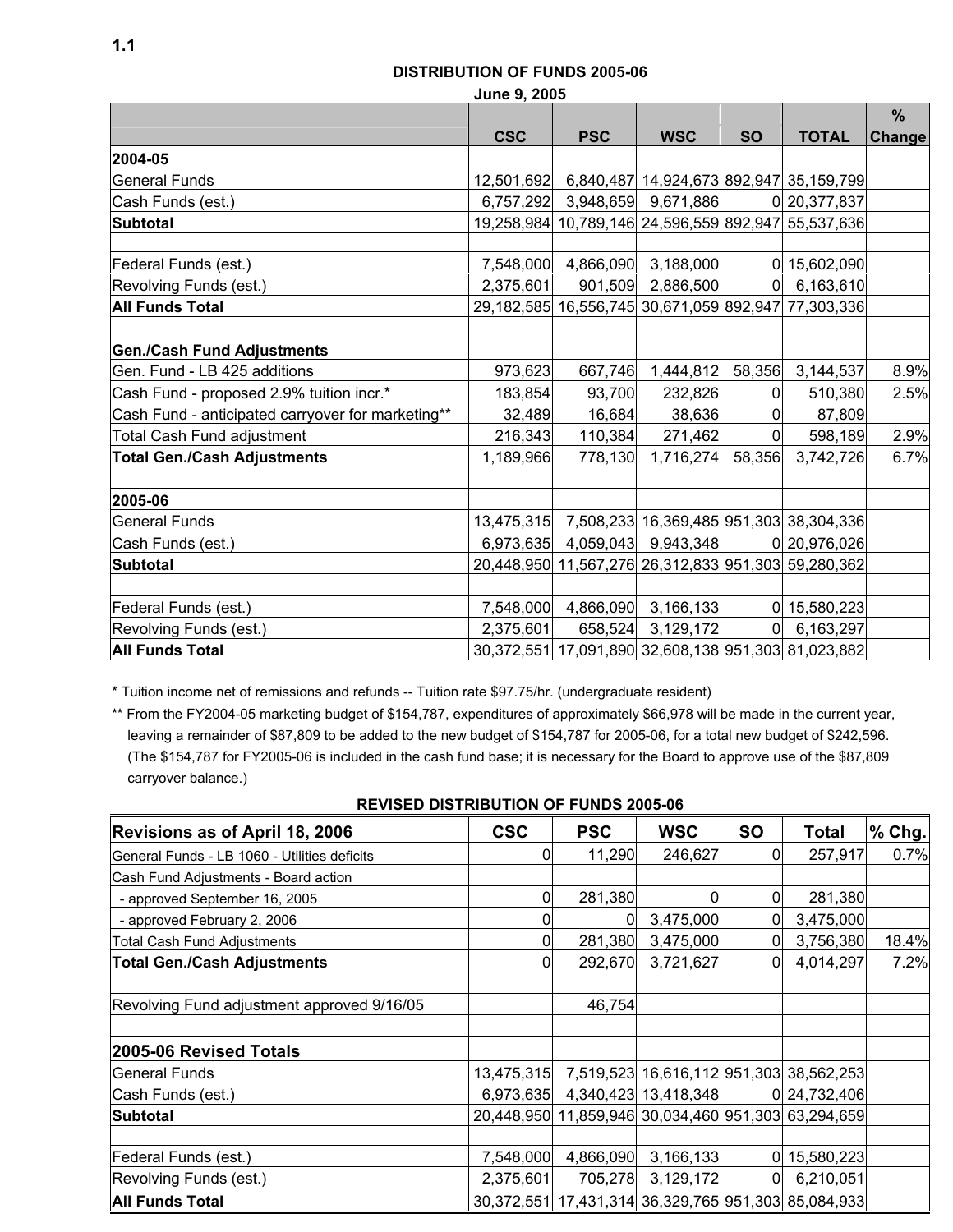*Larry Teahon, Chair Cap Peterson Carla Giger* 

April 18, 2006

| ACTION: | Approve the following tuition rates per credit hour for 2006-07: |          |  |  |  |  |  |
|---------|------------------------------------------------------------------|----------|--|--|--|--|--|
|         | Undergraduate, resident                                          | \$102.50 |  |  |  |  |  |
|         | <b>Graduate, resident</b>                                        | \$129.75 |  |  |  |  |  |
|         | Undergraduate, non-resident                                      | \$205.00 |  |  |  |  |  |
|         | Graduate, non-resident                                           | \$259.50 |  |  |  |  |  |
|         | PSC, Undergraduate On-Line                                       | \$130.00 |  |  |  |  |  |
|         | PSC, Graduate On-Line                                            | \$162.50 |  |  |  |  |  |
|         |                                                                  |          |  |  |  |  |  |

Board policy states that undergraduate resident tuition rates will be established, and the graduate rate will be one hundred twenty-five percent (125%) of the undergraduate rate. Non-resident undergraduate rates will be established at no more than two hundred percent (200%) of resident undergraduate rates, and non-resident graduate rates will be established at one hundred twentyfive percent (125%) of the non-resident undergraduate rate. The rates for 2005-06 are as follows:

**\_\_\_\_\_\_\_\_\_\_\_\_\_\_\_\_\_\_\_\_\_\_\_\_\_\_\_\_\_\_\_\_\_\_\_\_\_\_\_\_\_\_\_\_\_\_\_\_\_\_\_\_\_\_\_\_\_\_\_\_\_\_\_\_\_\_\_\_\_\_\_\_\_\_\_\_** 

| \$97.75  |
|----------|
| \$123.75 |
| \$195.50 |
| \$247.50 |
| \$113.25 |
| \$142.00 |
|          |

Taking into consideration the Legislature's appropriations, increased operating cost and other needs at the colleges, the 4.86% tuition increase will fund the system's most critical needs.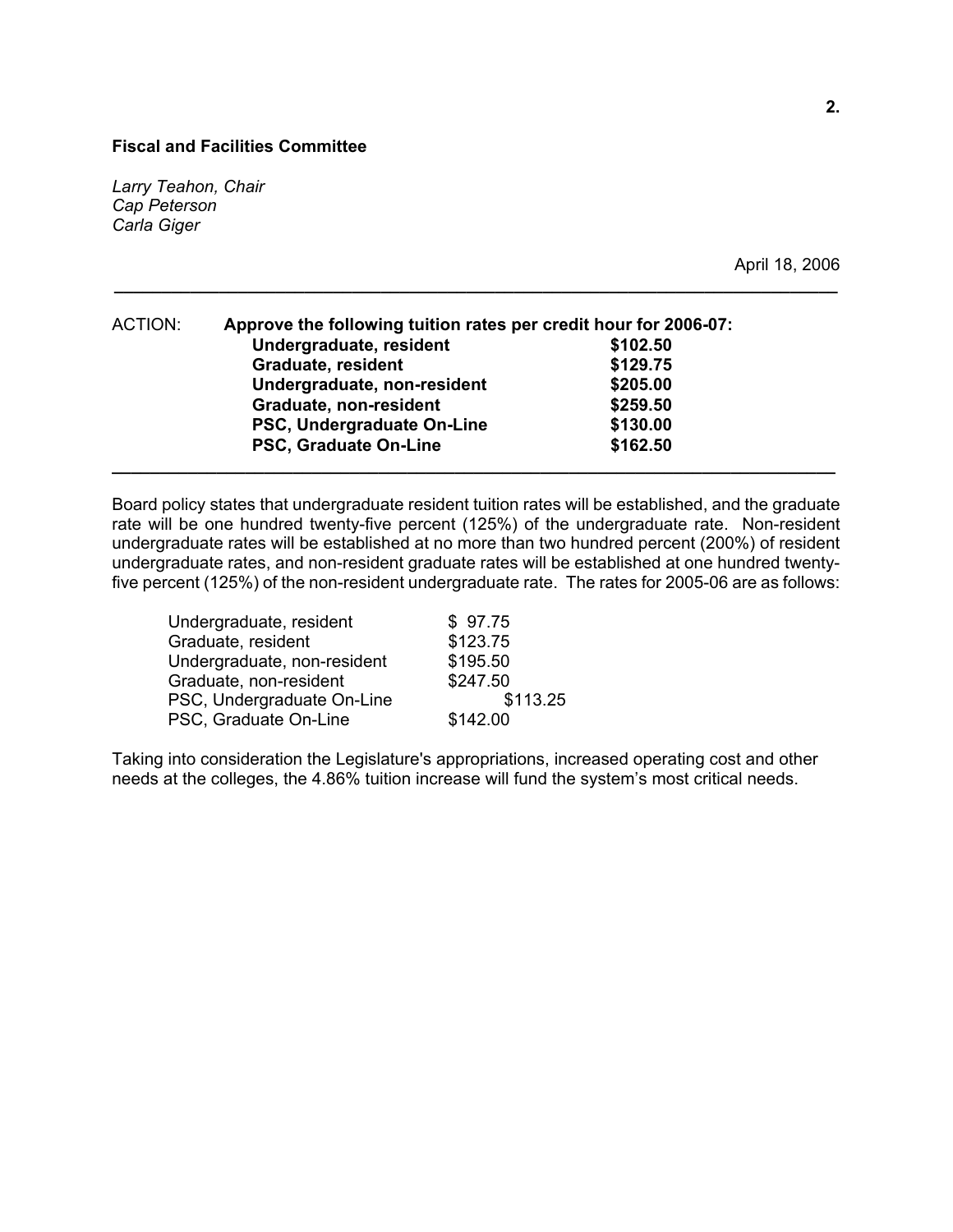#### **06-07 Tuition Increase**

|                                                                                                                                                 |     | <b>Current</b> | <b>Proposed</b> |
|-------------------------------------------------------------------------------------------------------------------------------------------------|-----|----------------|-----------------|
| <b>Undergraduate Resident</b>                                                                                                                   |     | \$97.75        | \$102.50        |
| Graduate Resident<br>(Rate at 125% of Proposed Undergraduate Resident<br>Rate)                                                                  |     | \$123.75       | \$129.75        |
| Undergraduate Non-Resident<br>(Proposed rate is 200% of Proposed Undergraduate)<br><b>Resident Rate)</b>                                        |     | \$195.50       | \$205.00        |
| lGraduate Non-Resident<br>(Proposed rate is 125% of Proposed Undergraduate<br>Non-Resident Rate)                                                |     | \$247.50       | \$259.50        |
|                                                                                                                                                 |     | \$ INC/CH      | ANNUAL \$ INC * |
| <b>Undergraduate Resident</b>                                                                                                                   |     | \$4.75         | \$142.50        |
| Graduate Resident                                                                                                                               |     | \$6.00         | \$144.00        |
| Undergraduate Non-Resident                                                                                                                      |     | \$9.50         | \$285.00        |
| Graduate Non-Resident                                                                                                                           |     | \$12.00        | \$288.00        |
| * Based on assumption that a full-time UG student will take 15 hrs. per semester and a full-time Grad student will take<br>12 hrs. per semester |     |                |                 |
| Net Increase Per Institution (Based on 2006-07 Estimated Credit Hour Production)                                                                |     |                |                 |
| <b>CSC</b>                                                                                                                                      | \$. | 320,511        |                 |
| <b>PSC</b>                                                                                                                                      | \$  | 194,297        |                 |
| <b>WSC</b>                                                                                                                                      | S   | 396,709        |                 |
| TOTAL                                                                                                                                           | \$  | 911,517        |                 |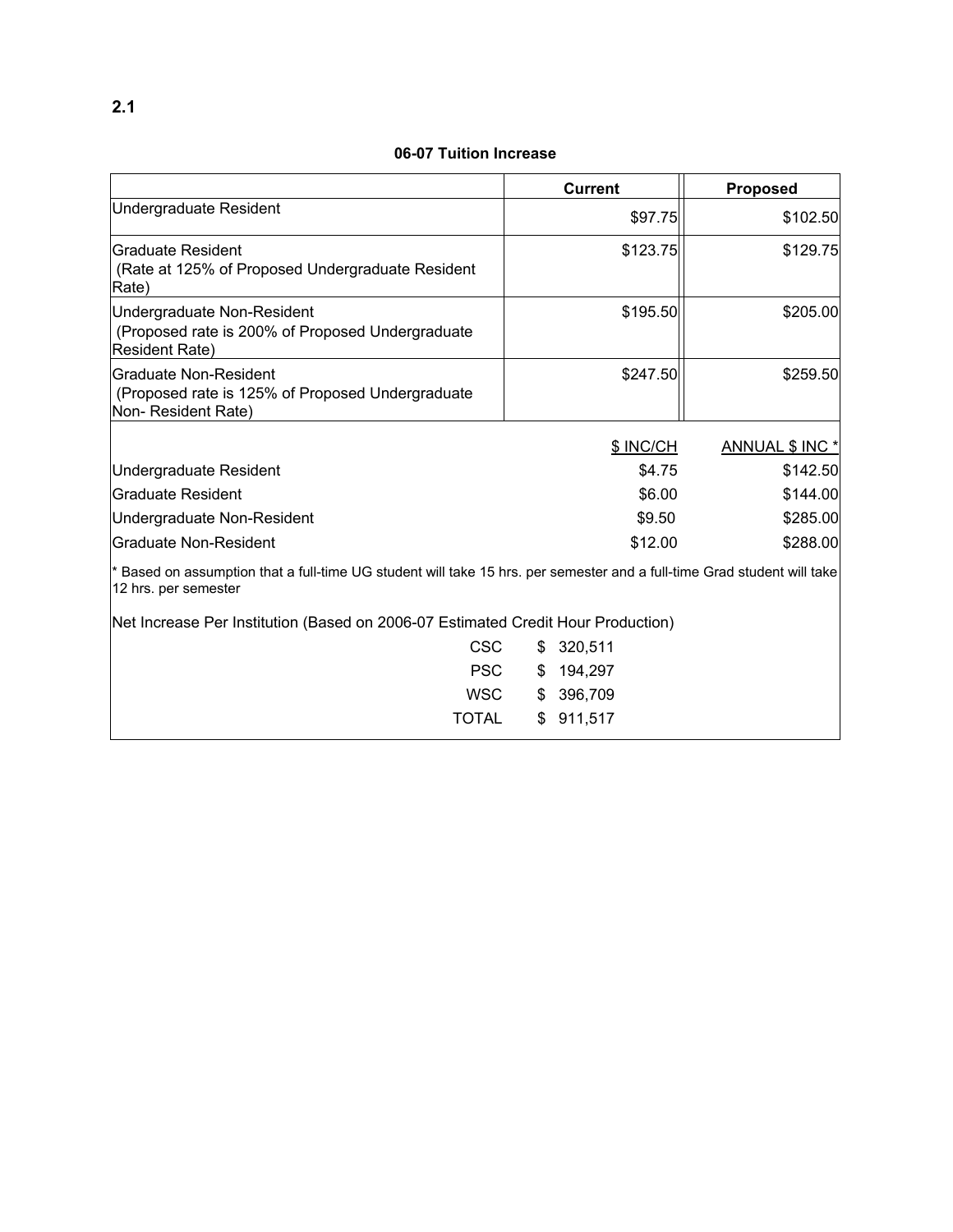*Larry Teahon, Chair Cap Peterson Carla Giger* 

April 18, 2006

#### ACTION: **Approve the 2006-07 Room and Board Rate Proposals as Submitted by the Colleges \_\_\_\_\_\_\_\_\_\_\_\_\_\_\_\_\_\_\_\_\_\_\_\_\_\_\_\_\_\_\_\_\_\_\_\_\_\_\_\_\_\_\_\_\_\_\_\_\_\_\_\_\_\_\_\_\_\_\_\_\_\_\_\_\_\_\_\_\_\_\_\_\_\_\_\_**

**\_\_\_\_\_\_\_\_\_\_\_\_\_\_\_\_\_\_\_\_\_\_\_\_\_\_\_\_\_\_\_\_\_\_\_\_\_\_\_\_\_\_\_\_\_\_\_\_\_\_\_\_\_\_\_\_\_\_\_\_\_\_\_\_\_\_\_\_\_\_\_\_\_\_\_\_** 

The Colleges have submitted proposals for their respective room and board rates for the 2006-07 fiscal year as follows. Detailed information is found on the following pages.

| 2006-07 Proposals              | Chadron  | Peru     | Wayne    |
|--------------------------------|----------|----------|----------|
| Double Room Rate Increases     | 3.95%    | 2.95%    | 4.30%    |
| 15-Meal Plan Rate Increases    | $N/A^*$  | $N/A^*$  | 3.70%    |
| Meal Plan with no Restrictions | $0.00\%$ | $3.05\%$ | $0.00\%$ |
| Increases                      |          |          |          |

| Double Room Rate Proposals | Chadron | Peru            | Wayne   |
|----------------------------|---------|-----------------|---------|
| Double room rates/semester | \$1,000 | \$1,130/\$1,326 | \$1.085 |

| <b>Meal Plan Proposals</b>     | Chadron | Peru    | Wayne   |
|--------------------------------|---------|---------|---------|
| 10-meal plan per semester      | N/A     | N/A     | \$1,075 |
| 14-meal + \$100/7 day per sem. | \$1,025 | N/A     | N/A     |
| 15-meal plan per semester      | N/A     | N/A     | \$1,115 |
| Meal Plan with No Restrictions | N/A     | \$1,082 | N/A     |

\*Chadron and Peru no longer have a 15-meal plan.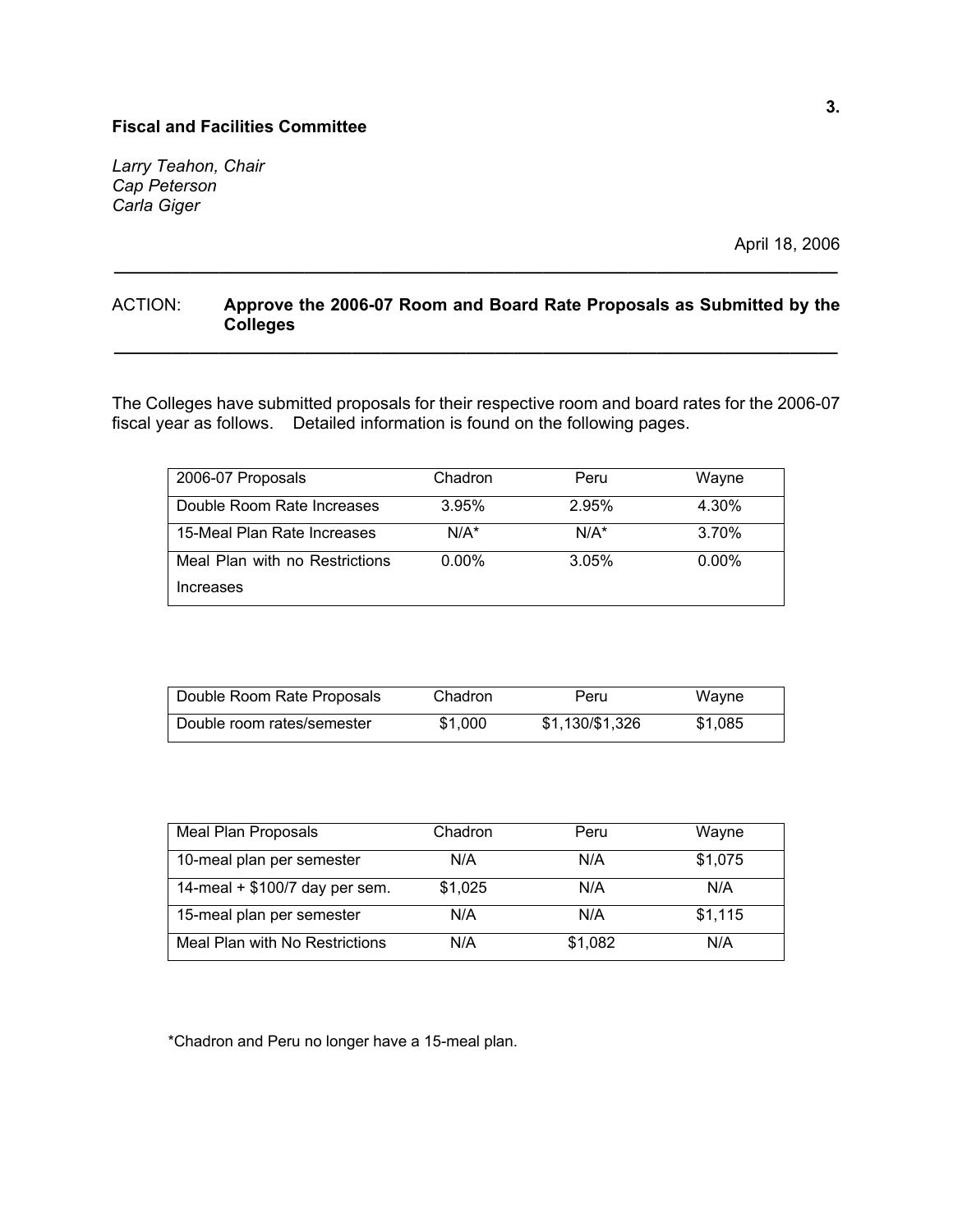#### Chadron State College Room and Board Rate Proposal 2006-07

|                               | <b>Board Rates</b> |             |             |                |                   |         |
|-------------------------------|--------------------|-------------|-------------|----------------|-------------------|---------|
|                               | Actual             | Actual      | Proposed    |                |                   | Percent |
|                               | 2004-05            | 2005-06     | 2006-07     |                | <b>Difference</b> | Change  |
| 20 Meal/7 Day Plan            | \$<br>1,068        |             |             |                |                   |         |
| 19 Meal +\$100/7 Day Plan     |                    | \$<br>1,075 | \$<br>1,130 | \$             | 55                | 5.12%   |
| 15 Meal/7 Day Plan            | \$<br>961          |             |             |                |                   |         |
| 14 Meal + \$100/7 Day Plan    |                    | \$<br>975   | \$<br>1,025 | \$             | 50                | 5.13%   |
| 12 Meal/7 Day Plan            |                    |             |             |                |                   |         |
| 10 Meal/7 Day Plan            | \$<br>925          |             |             |                |                   |         |
| 9 Meal + \$100/7 Day Plan     |                    | \$<br>930   | \$<br>980   | \$             | 50                | 5.38%   |
| 5 Meal + \$250/7 Day Plan     |                    | \$<br>950   | \$<br>1,000 | \$             | 50                | 5.26%   |
| 135 Meal Block Plan + \$200   |                    | \$<br>900   | \$<br>945   | \$             | 45                | 5.00%   |
| 5 Meal Commuter Plan          | \$<br>409          | \$<br>420   | \$<br>440   | \$             | 20                | 4.76%   |
|                               |                    |             |             |                |                   |         |
|                               | <b>Room Rates</b>  |             |             |                |                   |         |
|                               | Actual             | Actual      | Proposed    |                |                   | Percent |
|                               | 2004-05            | 2005-06     | 2006-07     |                | <b>Difference</b> | Change  |
| <b>Residence Halls *</b>      |                    |             |             |                |                   |         |
| <b>Private Room</b>           | \$<br>1,373        | \$<br>1,428 | \$<br>1,500 | \$             | 72                | 5.04%   |
| Private Room - Edna Hall      |                    | \$<br>1,570 | \$<br>1,650 | \$             | 80                | 5.10%   |
| Semi-Private Room             | \$<br>925          | \$<br>962   | \$<br>1,000 | \$             | 38                | 3.95%   |
| Semi-Private Room - Edna Hall |                    | \$<br>1,058 | \$<br>1,100 | \$             | 42                | 3.97%   |
| <b>Family Housing **</b>      |                    |             |             |                |                   |         |
| West Court 1-16, 32-47        | 334                | 348         | 362         | \$             | 14                | 4.02%   |
|                               | \$                 | \$          | \$          |                |                   | 3.97%   |
| West Court 17-18, 24-31       | \$<br>363          | \$<br>378   | \$<br>393   | \$             | 15                |         |
| West Court 19/20              | \$<br>406          | \$<br>423   | \$<br>440   | \$             | 17                | 4.02%   |
| West Court 21-22              | \$<br>317          | \$<br>330   | \$<br>343   | $\mathfrak{S}$ | 13                | 3.94%   |
| <b>Brooks Apartments</b>      | \$<br>298          | \$<br>310   | \$<br>322   | \$             | 12                | 3.87%   |
| Residence Hall Apartments     | \$<br>256          | \$<br>267   | \$<br>278   | \$             | 11                | 4.12%   |

\*Per Semester

\*\*Per Month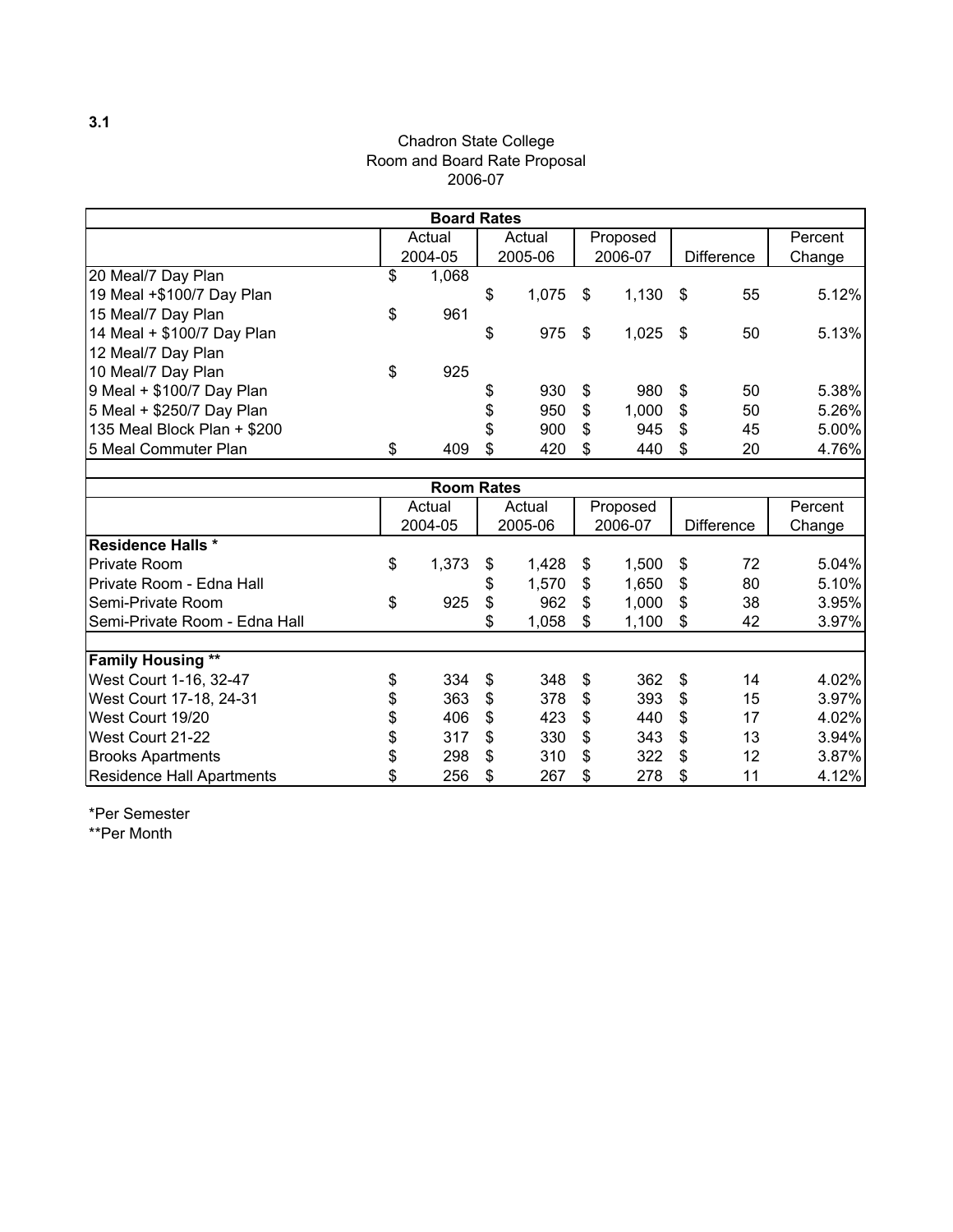#### *NEBRASKA STATE COLLEGE SYSTEM ROOM AND BOARD RATE PROPOSAL*

#### *COLLEGE: PERU STATE COLLEGE DATE: April 18, 2006*

|                                                                                  |             |             | <b>PROPOSED</b>            |                   | <b>PERCENT</b>                    |  |  |
|----------------------------------------------------------------------------------|-------------|-------------|----------------------------|-------------------|-----------------------------------|--|--|
| <b>BOARD RATES</b>                                                               | 2004-05     | 2005-06     | 2006-07                    | <b>DIFFERENCE</b> | <b>INCREASE</b>                   |  |  |
| <b>Meal Plan - No Restrictions</b>                                               | \$1,050     | \$1,050     | \$1,082                    | \$32              | 3.05%                             |  |  |
| <b>ROOM RATES</b>                                                                | 2004-05     | 2005-06     | <b>PROPOSED</b><br>2006-07 | <b>DIFFERENCE</b> | <b>PERCENT</b><br><b>INCREASE</b> |  |  |
| <b>DELZELL</b>                                                                   |             |             |                            |                   |                                   |  |  |
| Private Room                                                                     | \$1,572     | \$1,647     | \$1,696                    | \$49              | 2.98%                             |  |  |
| Semi-Private Room                                                                | \$1,048     | \$1,098     | \$1,130                    | \$32              | 2.91%                             |  |  |
| <b>MORGAN</b>                                                                    |             |             |                            |                   |                                   |  |  |
| Private Room (remodel no/ac)                                                     | \$1,647     | \$1,647     | \$1,696                    | \$49              | 2.98%                             |  |  |
| Semi-Private Room (remodel no/ac)                                                | \$1,098     | \$1,098     | \$1,130                    | \$32              | 2.91%                             |  |  |
| Private Room (new construction)                                                  | \$1,932     | \$1,932     | \$1,989                    | \$57              | 2.95%                             |  |  |
| Semi-Private Room (new construction)                                             | \$1,288     | \$1,288     | \$1,326                    | \$38              | 2.95%                             |  |  |
| <b>CENTENNIAL COMPLEX</b>                                                        |             |             |                            |                   |                                   |  |  |
| Private Room                                                                     | \$1,932     | \$1,932     | \$1,989                    | \$57              | 2.95%                             |  |  |
| Semi-Private Room                                                                | \$1,288     | \$1,288     | \$1,326                    | \$38              | 2.95%                             |  |  |
| OAK HILL (APTS)/MONTH                                                            |             |             |                            |                   |                                   |  |  |
| ONE BEDROOM                                                                      | \$330       | \$330       | \$330                      | \$0               | $0.00\%$                          |  |  |
| TWO BEDROOM (price is per person)<br>(limit - two people)                        | \$395       | \$395       | \$395                      | \$0               | $0.00\%$                          |  |  |
| Apartment rent does not include electricity or phone. Includes cable w/HBO.      |             |             |                            |                   |                                   |  |  |
| <b>FACULTY (APTS)/MONTH</b>                                                      |             |             |                            |                   |                                   |  |  |
| ONE BEDROOM                                                                      | \$360       | \$350       | \$350                      | \$0               | 0.00%                             |  |  |
| <b>TWO BEDROOM</b>                                                               | \$425       | \$400       | \$400                      | \$0               | 0.00%                             |  |  |
| THREE BEDROOM                                                                    | \$452       | \$425       | \$425                      | \$0               | 0.00%                             |  |  |
| Apartment rent does not include electricity, gas or phone. Includes cable w/HBO. |             |             |                            |                   |                                   |  |  |
| <b>PRIVATE ROOM CHARGE</b>                                                       | 150%/Double | 150%/Double | 150%/Double                |                   |                                   |  |  |
| <b>ROOM DEPOSIT</b>                                                              | \$100       | \$100       | \$100                      | n/a               | n/a                               |  |  |
| <b>ROOM CHANGE FEE</b>                                                           | \$15        | \$25        | \$25                       | n/a               | n/a                               |  |  |
| <b>TECH SERVICE ACCESS FEE</b>                                                   | \$25        | \$25        | \$25                       | n/a               | n/a                               |  |  |
|                                                                                  |             |             |                            |                   |                                   |  |  |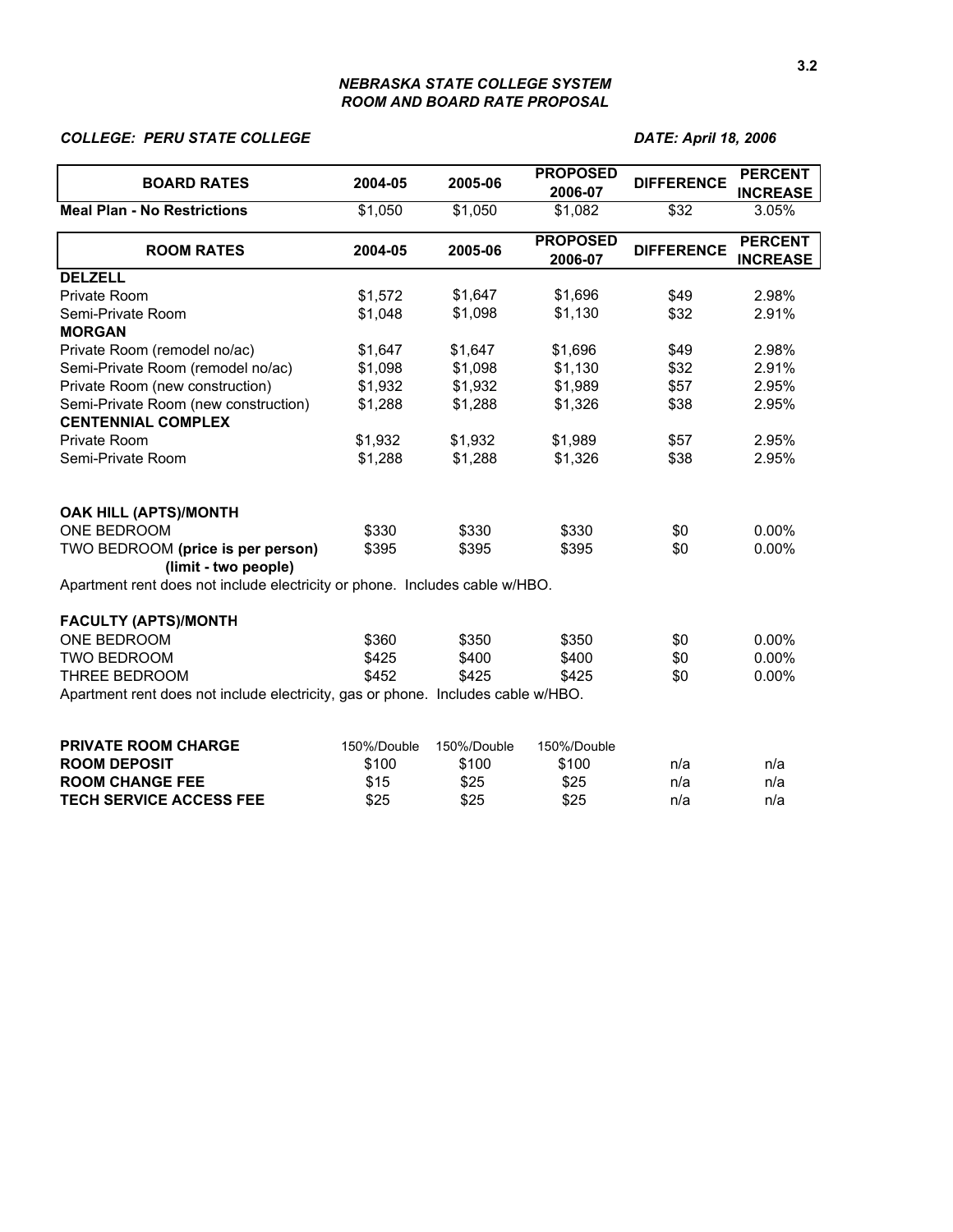## **PROPOSED ROOM AND BOARD RATE SCHEDULE**

## **2006-07**

**Meeting Date: April 18, 2006**

## **proposed Change BOARD RATES (Semester) 2005-06 2006-07 Dollars Percent** 19-MEAL/7-DAY PLAN \$1,110 \$1,150 \$40 3.6% 15-MEAL/7-DAY PLAN \$1,075 \$1,115 \$40 3.7% 10-MEAL/7-DAY PLAN \$1,035 \$1,075 \$40 3.9% 19-MEAL/7-DAY + \$50 FLEX PLAN \$1,160 \$1,200 \$40 3.4% 15-MEAL/7-DAY + \$75 FLEX PLAN \$1,150 \$1,190 \$40 3.5% 10-MEAL/7-DAY + \$100 FLEX PLAN \$1,135 \$1,175 \$40 3.5% COMMUTER PLANS 5-MEAL/5-DAY 6420 \$420 \$435 \$15 3.6% 3-MEAL/5-DAY + \$175 FLEX PLAN n/a \$435 n/a n/a

|                                                 |         | proposed | Change         |         |
|-------------------------------------------------|---------|----------|----------------|---------|
| <b>HOUSING RATES</b>                            | 2005-06 | 2006-07  | <b>Dollars</b> | Percent |
| Residence Halls (semester)*                     |         |          |                |         |
| <b>Standard Room</b>                            | \$1,040 | \$1,085  | \$45           | 4.3%    |
| Premium Room**                                  | \$1,560 | \$1,630  | \$70           | 4.5%    |
| <b>Special Housing (monthly)</b><br><b>None</b> |         |          |                |         |

\*Room Charge includes telephone, cable tv, and computer network access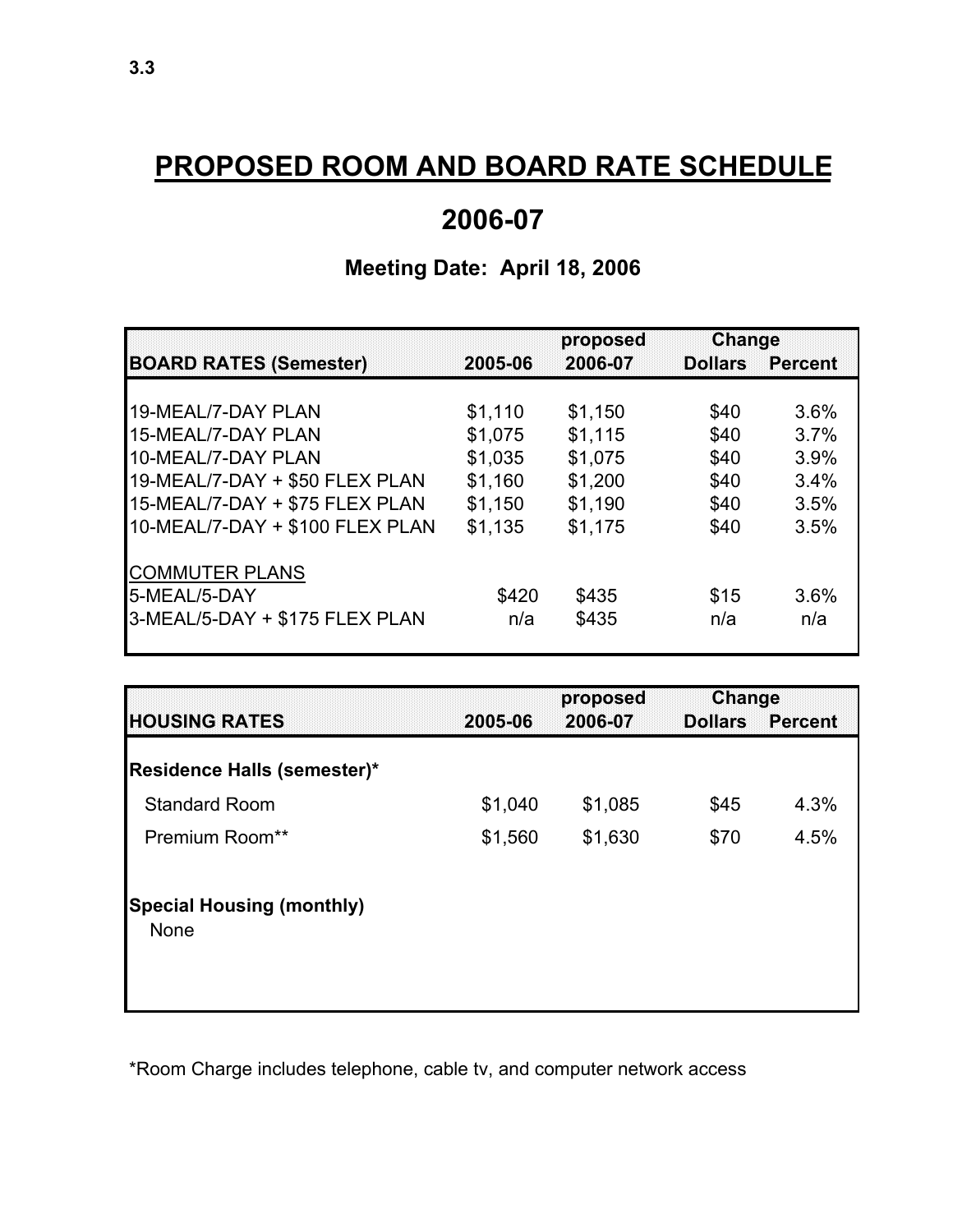*Larry Teahon, Chair Cap Peterson Carla Giger* 

April 18, 2006

#### ACTION: **Approve the Proposed Fee Schedules for 2006-07 as Submitted by the Colleges \_\_\_\_\_\_\_\_\_\_\_\_\_\_\_\_\_\_\_\_\_\_\_\_\_\_\_\_\_\_\_\_\_\_\_\_\_\_\_\_\_\_\_\_\_\_\_\_\_\_\_\_\_\_\_\_\_\_\_\_\_\_\_\_\_\_\_\_\_\_\_\_\_\_\_\_**

**\_\_\_\_\_\_\_\_\_\_\_\_\_\_\_\_\_\_\_\_\_\_\_\_\_\_\_\_\_\_\_\_\_\_\_\_\_\_\_\_\_\_\_\_\_\_\_\_\_\_\_\_\_\_\_\_\_\_\_\_\_\_\_\_\_\_\_\_\_\_\_\_\_\_\_\_** 

The colleges have submitted the following proposed fee changes for FY 2006-07. A summary of all student fees is found on the following pages.

| Institution | Fee Changes                                                                                                                                           | Current<br>2005-06                                    | Proposed<br>2006-07                                             |
|-------------|-------------------------------------------------------------------------------------------------------------------------------------------------------|-------------------------------------------------------|-----------------------------------------------------------------|
| Chadron     | Capital Improvement Fee (per credit hour)<br>Event Fee:                                                                                               | \$5.00                                                | \$7.00                                                          |
|             | 1-6 credit hours<br>7+ credit hours<br><b>Facilities Fee:</b>                                                                                         | 16.30<br>32.60                                        | 17.00<br>34.00                                                  |
|             | On-campus<br>Off-campus<br>Health Fee: (per semester)                                                                                                 | 10.50/cr. hr.<br>8.50/cr. hr.                         | 11.50/cr. hr.<br>9.50/cr. hr.                                   |
|             | 0-11 credit hours<br>11 credit hours or more<br>Student Activity Fee:                                                                                 | 2.50<br>30.00                                         | 2.60<br>31.20                                                   |
|             | 1-10 credit hours<br>11+ credit hours<br><b>Technology Fee</b>                                                                                        | 2.40/cr. hr.<br>28.80<br>2.70                         | 2.50/cr. hr.<br>30.00<br>4.00                                   |
|             |                                                                                                                                                       |                                                       |                                                                 |
| Peru        | Capital Improvement Fee (per credit hour)<br>Distance Learning/Off-Campus                                                                             | \$6.00                                                | \$7.00                                                          |
|             | Ext Campus (per credit hour)                                                                                                                          | 12.00                                                 | 15.00                                                           |
| Wayne       | Capital Improvement Fee (per credit hour)<br><b>Facilities Fee:</b>                                                                                   | \$6.00                                                | \$7.00                                                          |
|             | 0-11 credit hours<br>12 credit hours or more<br>Health Fee: (per semester)                                                                            | 11.50/cr. hr.<br>138.00                               | 12.00/cr. hr.<br>144.00                                         |
|             | 0-11 credit hours<br>12+ credit hours<br><b>Student Record Fee:</b><br>Technology Fee (per credit hour)<br>12+ credit hours<br>Degree/Graduation Fee: | 2.75/cr. hr.<br>33.00<br>n/a<br>6.00/cr. hr.<br>72.00 | $3.00/cr$ . hr.<br>36.00<br>.25/cr/hr.<br>6.50/cr. hr.<br>78.00 |
|             | Undergrad/Baccalaureate<br>Graduate/Master's<br>Parking:                                                                                              | 30.00<br>50.00                                        | 35.00<br>60.00                                                  |
|             | Annual<br>One Semester<br>Summer Only<br><b>Returned Check Charge</b><br>Transcript Fee (per transcript)                                              | 35.00<br>21.00<br>11.00<br>30.00<br>4.00              | 40.00<br>24.00<br>13.00<br>35.00<br>0.00                        |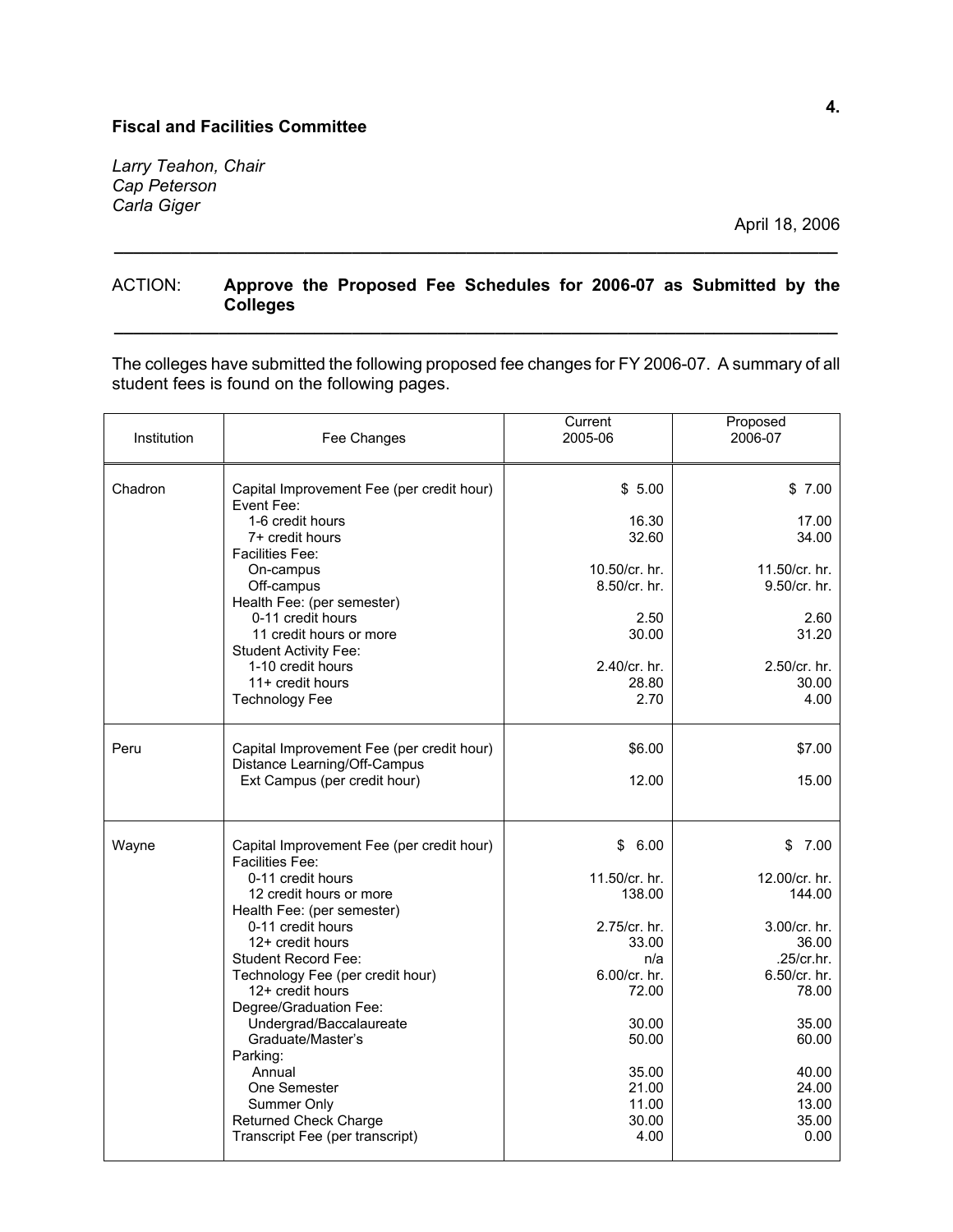| <b>CHADRON STATE COLLEGE</b>                                                                                  |                    |              |                |   |          |                                    |        |         |
|---------------------------------------------------------------------------------------------------------------|--------------------|--------------|----------------|---|----------|------------------------------------|--------|---------|
| <b>Proposed Student Fee Schedule</b>                                                                          |                    |              |                |   |          |                                    |        |         |
| <b>Fiscal Year 2007</b>                                                                                       |                    |              |                |   |          |                                    |        |         |
|                                                                                                               |                    |              |                |   |          |                                    |        |         |
|                                                                                                               |                    |              |                |   |          | Proposed                           |        |         |
|                                                                                                               |                    |              | Fund           |   | FY 2006  | FY 2007                            | Change |         |
|                                                                                                               |                    | $C^*$ $F^*$  | $ R^* T^*$     |   | Rate     | Rate                               | Amount | Percent |
| <b>Mandatory Fees:</b>                                                                                        |                    |              |                |   |          |                                    |        |         |
| Admission/Matriculation Fee (one time)                                                                        | X                  |              |                |   | \$15.00  | \$15.00                            | \$0.00 | 0.0%    |
| Capital Improvement Fee (per credit hour)                                                                     |                    |              |                | X | \$5.00   | \$7.00                             | \$2.00 | 40.0%   |
| Event Fee (per credit hour)                                                                                   |                    |              |                |   |          |                                    |        |         |
| 1-6 credit hours                                                                                              |                    |              |                | X | \$16.30  | \$17.00                            | \$0.70 | 4.3%    |
| 7+ credit hours                                                                                               |                    |              |                | X | \$32.60  | \$34.00                            | \$1.40 | 4.3%    |
| Max per semester, if applicable                                                                               |                    |              |                | X | \$32.60  | \$34.00                            | \$1.40 | 4.3%    |
| Facilities Fee (per credit hour)                                                                              |                    |              |                |   |          |                                    |        |         |
| On-Campus *                                                                                                   |                    | $\mathsf{x}$ | $\pmb{\times}$ |   | \$10.50  | \$11.50                            | \$1.00 | 9.5%    |
| Off-Campus                                                                                                    |                    |              | X              |   | \$8.50   | \$9.50                             | \$1.00 | 11.8%   |
| Health Fee (per semester)                                                                                     |                    |              |                |   |          |                                    |        |         |
| per credit hour, 0-11 hours                                                                                   | X                  |              |                |   | \$2.50   | \$2.60                             | \$0.10 | 4.0%    |
| Max per semester, if applicable                                                                               | $\mathsf{x}$       |              |                |   | \$30.00  | \$31.20                            | \$1.20 | 4.0%    |
| Student Activity Fee (per credit hour)                                                                        |                    |              |                |   |          |                                    |        |         |
| 1-10 credit hours                                                                                             |                    |              |                | х | \$2.40   | \$2.50                             | \$0.10 | 4.2%    |
| 11+ credit hours                                                                                              |                    |              |                | X | \$28.80  | \$30.00                            | \$1.20 | 4.2%    |
| Max per semester, if applicable                                                                               |                    |              |                | X | \$28.80  | \$30.00                            | \$1.20 | 4.2%    |
| Technology Fee (per credit hour) #                                                                            | X                  |              |                |   | \$2.70   | \$4.00                             | \$1.30 | 48.1%   |
|                                                                                                               |                    |              |                |   |          |                                    |        |         |
| Fees which vary from above for off-campus students:                                                           |                    |              |                |   |          |                                    |        |         |
| See facilities fee                                                                                            |                    |              |                |   |          |                                    |        |         |
|                                                                                                               |                    |              |                |   |          |                                    |        |         |
| <b>Other Fees:</b>                                                                                            |                    |              |                |   |          |                                    |        |         |
| Course Lab Fees                                                                                               |                    | $\mathsf{x}$ |                |   |          | 5.00-75.00 5.00-75.00              | \$0.00 | 0.0%    |
| Degree/Graduation Fee:                                                                                        | $\pmb{\times}$     |              |                |   | \$20.00  | $\boldsymbol{\mathsf{S}}$<br>20.00 | \$0.00 | 0.0%    |
| <b>Housing Deposit</b>                                                                                        |                    |              | X              |   | \$100.00 | \$100.00                           | \$0.00 | 0.0%    |
| Library Penalty (per day)                                                                                     |                    | $\mathsf{x}$ |                |   | \$0.05   | \$0.05                             | \$0.00 | 0.0%    |
| Parking                                                                                                       |                    |              |                |   |          |                                    |        |         |
| <b>Employee Only</b>                                                                                          | $\pmb{\times}$     |              |                |   | \$20.00  | \$20.00                            | \$0.00 | 0.0%    |
| Penalty                                                                                                       | X                  |              |                |   | \$20.00  | \$20.00                            | \$0.00 | 0.0%    |
| Placement/Credential Fee                                                                                      | X                  |              |                |   | \$30.00  | \$30.00                            | \$0.00 | 0.0%    |
| Student ID Card                                                                                               |                    |              |                |   |          |                                    |        |         |
| Duplicate ID Card/Old Card Exchanged                                                                          | $\pmb{\mathsf{X}}$ |              |                |   | \$5.00   | \$5.00                             | \$0.00 | 0.0%    |
| Replacement ID Card                                                                                           | X                  |              |                |   | \$5.00   | \$5.00                             | \$0.00 | 0.0%    |
| Transcript Fee (per transcript)                                                                               | $\mathsf{x}$       |              |                |   | \$5.00   | \$5.00                             | \$0.00 | 0.0%    |
|                                                                                                               |                    |              |                |   |          |                                    |        |         |
| Fees which vary from above for off-campus students:                                                           |                    |              |                |   |          |                                    |        |         |
| None                                                                                                          |                    |              |                |   |          |                                    |        |         |
|                                                                                                               |                    |              |                |   |          |                                    |        |         |
| $C^*$ = cash fund                                                                                             |                    |              |                |   |          |                                    |        |         |
| $F^*$ = fund 49000                                                                                            |                    |              |                |   |          |                                    |        |         |
| $R^*$ = revolving fund                                                                                        |                    |              |                |   |          |                                    |        |         |
| $T^*$ = trust fund                                                                                            |                    |              |                |   |          |                                    |        |         |
| * - One dollar of the on-campus facilities fee is deposited in fund 49000                                     |                    |              |                |   |          |                                    |        |         |
| # - Although technology fee is deposited entirely in the cash fund some funds are used for auxiliary expenses |                    |              |                |   |          |                                    |        |         |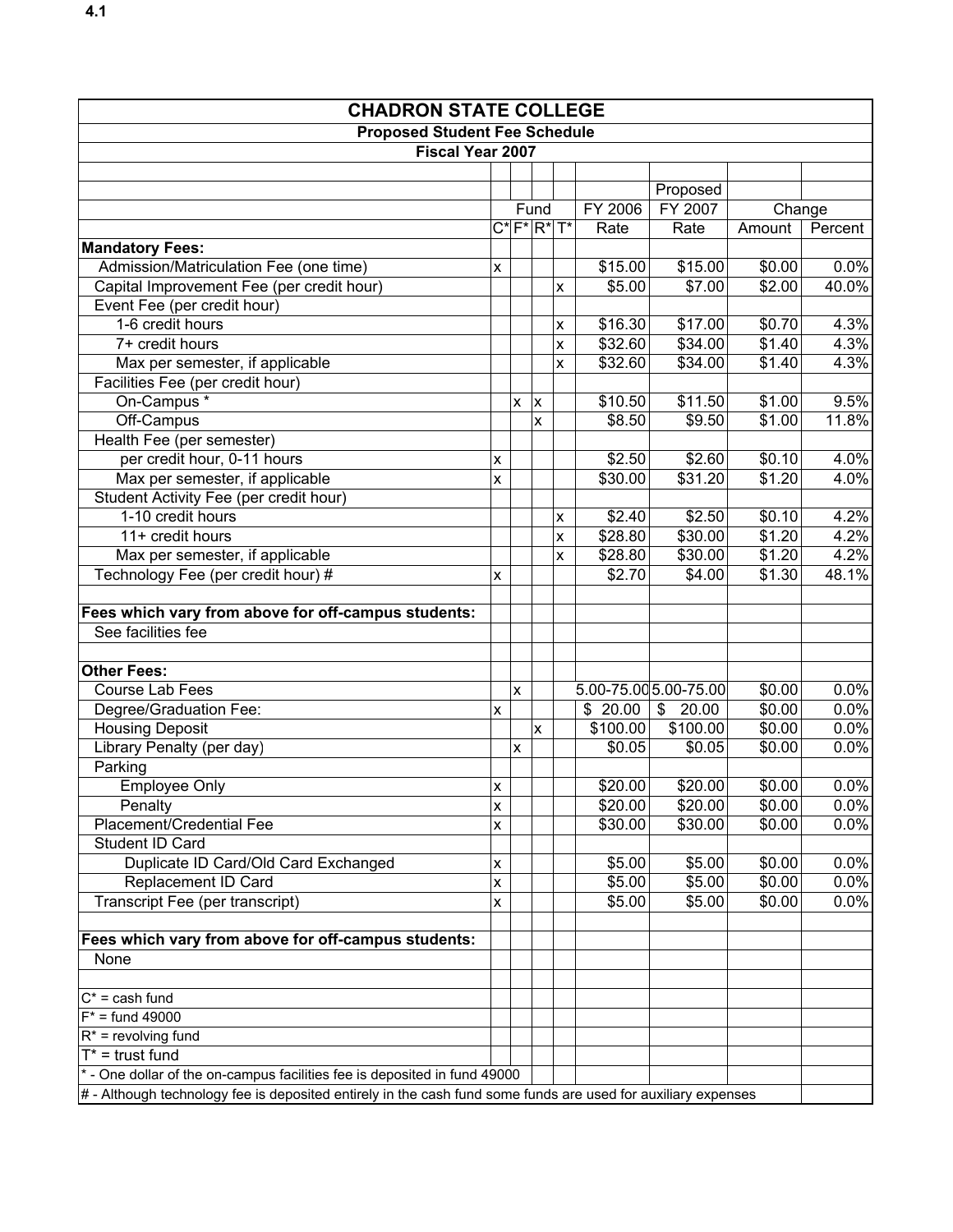| <b>PERU STATE COLLEGE</b>                             |                       |             |       |          |                                  |        |         |  |  |  |
|-------------------------------------------------------|-----------------------|-------------|-------|----------|----------------------------------|--------|---------|--|--|--|
| <b>Proposed Student Fee Schedule</b>                  |                       |             |       |          |                                  |        |         |  |  |  |
| 2006-07 Fiscal Year                                   |                       |             |       |          |                                  |        |         |  |  |  |
|                                                       |                       |             |       |          |                                  |        |         |  |  |  |
|                                                       |                       |             |       |          | Proposed                         |        |         |  |  |  |
|                                                       |                       | Fund        |       | 2005-06  | 2006-07                          | Change |         |  |  |  |
|                                                       | $C^*$                 | $R^*$       | $T^*$ | Rate     | Rate                             | Amount | Percent |  |  |  |
| <b>Mandatory Fees:</b>                                |                       |             |       |          |                                  |        |         |  |  |  |
| Admission/Matriculation Fee (one time)                | С                     |             |       | \$10.00  | \$10.00                          | \$0.00 | 0.0%    |  |  |  |
| Capital Improvement Fee (per credit hour)             |                       | $\mathsf R$ |       | \$6.00   | \$7.00                           | \$1.00 | 16.7%   |  |  |  |
| Event Fee (per credit hour)                           | Ċ                     |             |       | \$1.75   | \$1.75                           | \$0.00 | 0.0%    |  |  |  |
| Facilities Fee (per credit hour) (C=12.5% R=87.5%)    | $\overline{\text{C}}$ | $\mathsf R$ |       | \$6.00   | \$6.00                           | \$0.00 | 0.0%    |  |  |  |
| Health Fee (per semester)                             | $\overline{\text{c}}$ |             |       | \$20.00  | \$20.00                          | \$0.00 | 0.0%    |  |  |  |
| Student Activity Fee (per credit hour)                |                       |             | т     | \$3.00   | \$3.00                           | \$0.00 | 0.0%    |  |  |  |
| Technology Fee (per credit hour)                      | C                     |             |       | \$3.50   | \$3.50                           | \$0.00 | 0.0%    |  |  |  |
|                                                       |                       |             |       |          |                                  |        |         |  |  |  |
| <b>Other Fees:</b>                                    |                       |             |       |          |                                  |        |         |  |  |  |
| ARC Services Fee (Per Semester)                       | C                     |             |       | \$6.00   | \$6.00                           | \$0.00 | 0.0%    |  |  |  |
| <b>CLEP Test Administration Fee</b>                   | $\overline{\text{c}}$ |             |       | Vary     | Vary                             |        |         |  |  |  |
| Course Lab Fees                                       | $\overline{\text{C}}$ |             |       | Vary     | Vary                             |        |         |  |  |  |
| Deferment Fee (Per Semester)                          | $\overline{\text{c}}$ |             |       | \$35.00  | \$35.00                          | \$0.00 | 0.0%    |  |  |  |
| Degree/Graduation Fee:                                |                       |             |       |          |                                  |        |         |  |  |  |
| Undergraduate/Baccalaureate                           | C                     |             |       | \$30.00  | \$30.00                          | \$0.00 | 0.0%    |  |  |  |
| Graduate/Master's                                     | $\overline{\text{c}}$ |             |       | \$40.00  | \$40.00                          | \$0.00 | 0.0%    |  |  |  |
| Distance Learning/Off-Campus/Ext Campus (per cr. hr.) | $\overline{\text{c}}$ |             |       | \$12.00  | \$15.00                          | \$3.00 | 25.0%   |  |  |  |
| <b>Housing Deposit</b>                                |                       | $\mathsf R$ |       | \$100.00 | \$100.00                         | \$0.00 | 0.0%    |  |  |  |
| International Student Admission Processing Fee        |                       |             |       | \$0.00   | \$0.00                           | \$0.00 | 0.0%    |  |  |  |
| Late Payment Fee                                      | C                     |             |       |          | 15% of Unpaid Balance Both Years |        |         |  |  |  |
| Late Registration/Enrollment Fee                      | $\overline{\text{c}}$ |             |       | \$10.00  | \$10.00                          | \$0.00 | 0.0%    |  |  |  |
| LEAP Fee (Per Semester)                               | $\overline{\text{c}}$ |             |       | \$6.00   | \$6.00                           | \$0.00 | 0.0%    |  |  |  |
| Library Penalty (per day)                             | $\overline{\rm c}$    |             |       | \$0.10   | \$0.10                           | \$0.00 | 0.0%    |  |  |  |
| Library User Fee (annual)                             |                       |             |       | \$0.00   | \$0.00                           | \$0.00 | 0.0%    |  |  |  |
| <b>Material Fee</b>                                   |                       |             |       | \$0.00   | \$0.00                           | \$0.00 | 0.0%    |  |  |  |
| Music, Private Lessons (per credit hour)              | С                     |             |       | \$90.00  | \$90.00                          | \$0.00 | 0.0%    |  |  |  |
| New Student Registration Fee                          |                       |             |       | \$0.00   | \$0.00                           | \$0.00 | 0.0%    |  |  |  |
| Parking                                               |                       |             |       |          |                                  |        |         |  |  |  |
| <b>Employee Only</b>                                  | С                     |             |       | \$20.00  | \$20.00                          | \$0.00 | 0.0%    |  |  |  |
| Annual                                                | $\overline{C}$        |             |       | \$20.00  | \$20.00                          | \$0.00 | 0.0%    |  |  |  |
| Penalty                                               | $\overline{\text{c}}$ |             |       | \$25.00  | \$25.00                          | \$0.00 | 0.0%    |  |  |  |
| Placement/Credential Fee                              | $\overline{\text{c}}$ |             |       | \$5.00   | \$5.00                           | \$0.00 | 0.0%    |  |  |  |
| Credential Set-Up Fee                                 | $\overline{\text{c}}$ |             |       | \$10.00  | \$10.00                          | \$0.00 | 0.0%    |  |  |  |
| Publications Fee (Per Credit Hour)                    |                       |             | Т     | \$1.00   | \$1.00                           | \$0.00 | 0.0%    |  |  |  |
| <b>Returned Check Charge</b>                          | C                     |             |       | \$20.00  | \$20.00                          | \$0.00 | 0.0%    |  |  |  |
| Site Specific Fee (Per Course)                        | $\overline{\text{c}}$ |             |       | \$40.00  | \$40.00                          | \$0.00 | 0.0%    |  |  |  |
| Student ID Card (Per Semester)                        | $\overline{\text{C}}$ |             |       | \$2.00   | \$2.00                           | \$0.00 | 0.0%    |  |  |  |
| Replacement ID Card                                   | $\overline{\rm c}$    |             |       | \$3.00   | \$3.00                           | \$0.00 | 0.0%    |  |  |  |
| Transcript Fee (per transcript)                       |                       |             |       | \$0.00   | \$0.00                           | \$0.00 | 0.0%    |  |  |  |
|                                                       |                       |             |       |          |                                  |        |         |  |  |  |
| $C^*$ = cash fund                                     |                       |             |       |          |                                  |        |         |  |  |  |
| $R^*$ = revolving fund                                |                       |             |       |          |                                  |        |         |  |  |  |
| $T^*$ = trust fund                                    |                       |             |       |          |                                  |        |         |  |  |  |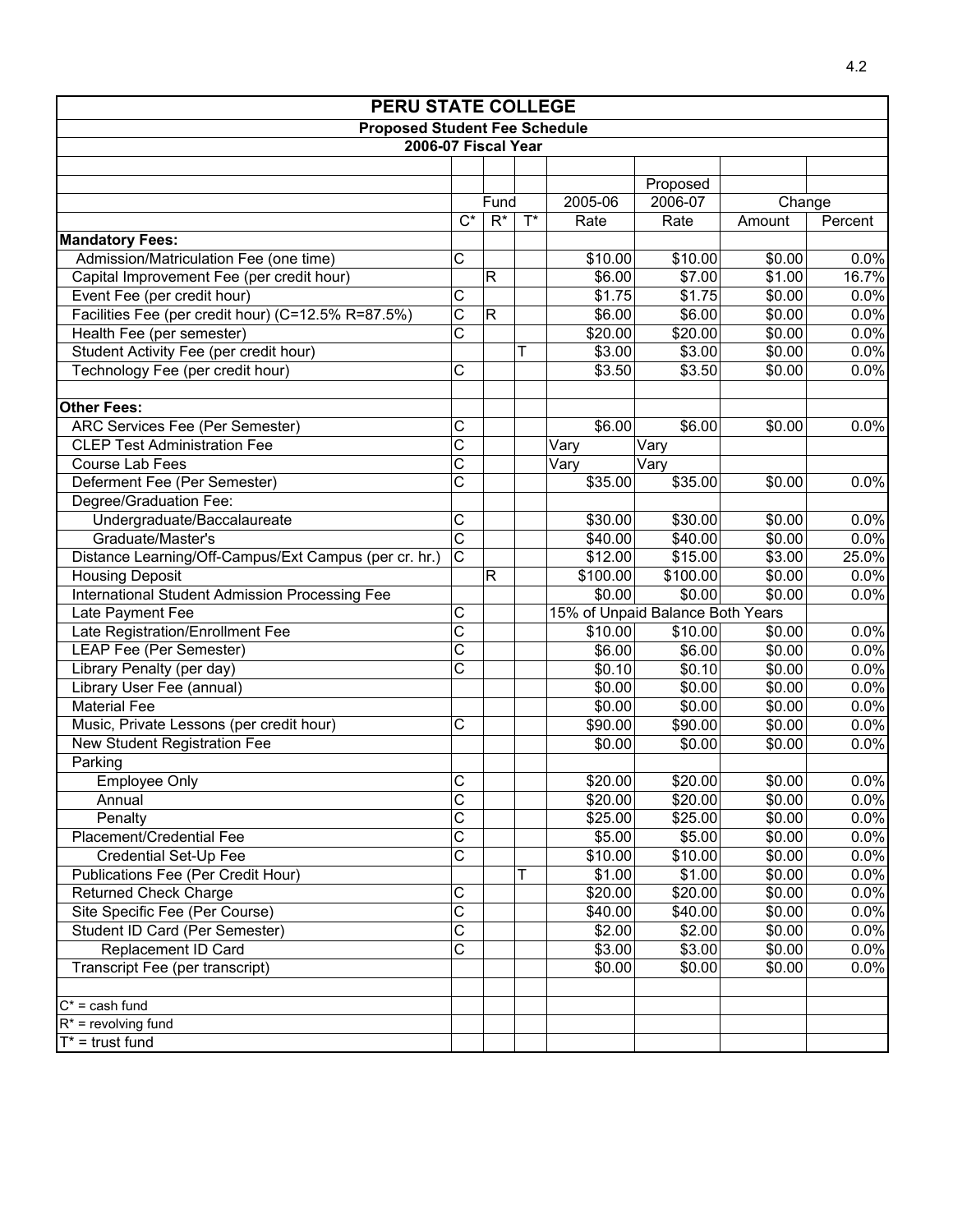| <b>WAYNE STATE COLLEGE</b>                                                                                             |                    |                           |       |                   |                             |                  |               |
|------------------------------------------------------------------------------------------------------------------------|--------------------|---------------------------|-------|-------------------|-----------------------------|------------------|---------------|
| <b>Proposed Student Fee Schedule</b>                                                                                   |                    |                           |       |                   |                             |                  |               |
| 2006-07 Fiscal Year                                                                                                    |                    |                           |       |                   |                             |                  |               |
|                                                                                                                        | $C^*$              | Fund<br>$R^*$             | $T^*$ | 2005-06<br>Rate   | Proposed<br>2006-07<br>Rate | Change<br>Amount | Percent       |
| <b>Mandatory Fees:</b>                                                                                                 |                    |                           |       |                   |                             |                  |               |
| Admission/Matriculation Fee (one time)                                                                                 | X                  |                           |       | \$30.00<br>\$6.00 | \$30.00<br>\$7.00           | \$0.00<br>\$1.00 | 0.0%<br>16.7% |
| Capital Improvement Fee (per credit hour)                                                                              |                    | $\boldsymbol{\mathsf{x}}$ |       |                   |                             |                  |               |
| Event Fee (per credit hour)<br>1-6 credit hours                                                                        |                    |                           |       |                   |                             |                  |               |
|                                                                                                                        |                    |                           |       |                   |                             |                  |               |
| 7+ credit hours                                                                                                        |                    |                           |       |                   |                             |                  |               |
| 0-11 credit hours                                                                                                      | $\pmb{\times}$     |                           |       | \$6.00            | \$6.00                      | \$0.00           | 0.0%          |
| 12 credit hours or more                                                                                                | $\pmb{\times}$     |                           |       | \$72.00           | \$72.00                     | \$0.00           | 0.0%          |
| Max per semester, if applicable                                                                                        |                    |                           |       |                   |                             |                  |               |
| Facilities Fee (per credit hour)                                                                                       |                    |                           |       |                   |                             |                  |               |
| On-Campus                                                                                                              |                    |                           |       |                   |                             |                  |               |
| Off-Campus                                                                                                             |                    |                           |       |                   |                             |                  |               |
| 0-11 credit hours                                                                                                      |                    | X                         |       | \$11.50           | \$12.00                     | \$0.50           | 4.3%          |
| 12 credit hours or more                                                                                                |                    | X                         |       | \$138.00          | \$144.00                    | \$6.00           | 4.3%          |
| Max per semester, if applicable                                                                                        |                    |                           |       |                   |                             |                  |               |
| Health Fee (per semester)                                                                                              |                    |                           |       |                   |                             |                  |               |
| per credit hour, 0-11 hours                                                                                            | $\pmb{\times}$     |                           |       | \$2.75            | \$3.00                      | \$0.25           | 9.1%          |
| Max per semester, if applicable                                                                                        | $\pmb{\times}$     |                           |       | \$33.00           | \$36.00                     | \$3.00           | 9.1%          |
| Student Activity Fee (per credit hour)<br>1-10 credit hours<br>11+ credit hours<br>1-6 credit hours<br>7+ credit hours |                    |                           |       |                   |                             |                  |               |
| 0-11 credit hours                                                                                                      |                    |                           | X     | \$2.50            | \$2.50                      | \$0.00           | 0.0%          |
| 12 credit hours or more                                                                                                |                    |                           | X     | \$30.00           | \$30.00                     | \$0.00           | 0.0%          |
| Max per semester, if applicable                                                                                        |                    |                           |       |                   |                             |                  |               |
| Student Record Fee (per credit hour)                                                                                   | X                  |                           |       | n/a               | \$0.25                      | n/a              | n/a           |
| Technology Fee (per credit hour)                                                                                       | $\pmb{\times}$     |                           |       | \$6.00            | \$6.50                      | \$0.50           | 8.3%          |
| 12 credit hours or more (on-campus) (per semester)                                                                     | $\pmb{\times}$     |                           |       | \$72.00           | \$78.00                     | \$6.00           | 8.3%          |
| Max per semester, if applicable                                                                                        |                    |                           |       |                   |                             |                  |               |
| Fees which vary from above for off-campus students:                                                                    |                    |                           |       |                   |                             |                  |               |
| Extended Campus Fee (per credit hour)                                                                                  | $\pmb{\chi}$       |                           |       | \$20.00           | \$20.00                     | \$0.00           | 0.0%          |
| Technology Fee (extended campus per credit hour)                                                                       | $\pmb{\chi}$       |                           |       | \$6.00            | \$6.50                      | \$0.50           | 8.3%          |
|                                                                                                                        |                    |                           |       |                   |                             |                  |               |
| <b>Other Fees:</b>                                                                                                     |                    |                           |       |                   |                             |                  |               |
| <b>ARC Services Fee</b>                                                                                                |                    |                           |       |                   |                             |                  |               |
| <b>CLEP Test Administration Fee</b>                                                                                    |                    |                           |       |                   |                             |                  |               |
| Course Lab Fees                                                                                                        |                    |                           |       |                   |                             |                  |               |
| Deferment Fee                                                                                                          |                    |                           |       |                   |                             |                  |               |
| Degree/Graduation Fee:                                                                                                 |                    |                           |       |                   |                             |                  |               |
| Undergraduate/Baccalaureate                                                                                            | $\pmb{\times}$     |                           |       | \$30.00           | \$35.00                     | \$5.00           | 16.7%         |
| Graduate/Master's                                                                                                      | $\pmb{\chi}$       |                           |       | \$50.00           | \$60.00                     | \$10.00          | 20.0%         |
| Distance Learning/Off-Campus/Ext Campus (per cr. hr.)                                                                  |                    |                           |       |                   |                             |                  |               |
| <b>Housing Deposit</b>                                                                                                 |                    | X                         |       | \$100.00          | \$100.00                    | \$0.00           | 0.0%          |
| International Student Admission Processing Fee                                                                         | $\pmb{\times}$     |                           |       | \$20.00           | \$20.00                     | \$0.00           | 0.0%          |
| Late Payment Fee                                                                                                       | $\pmb{\times}$     |                           |       | 5-15%             | 5-15%                       | n/a              | n/a           |
| Late Registration/Enrollment Fee                                                                                       | X                  |                           |       | \$15.00           | \$15.00                     | \$0.00           | 0.0%          |
| <b>LEAP Fee</b>                                                                                                        |                    |                           |       |                   |                             |                  |               |
| Library Penalty (per day)                                                                                              | $\pmb{\chi}$       |                           |       | \$0.25            | \$0.25                      | \$0.00           | 0.0%          |
| Library User Fee (annual)                                                                                              | $\pmb{\mathsf{x}}$ |                           |       | \$5.00            | \$5.00                      | \$0.00           | 0.0%          |
|                                                                                                                        |                    |                           |       |                   |                             |                  |               |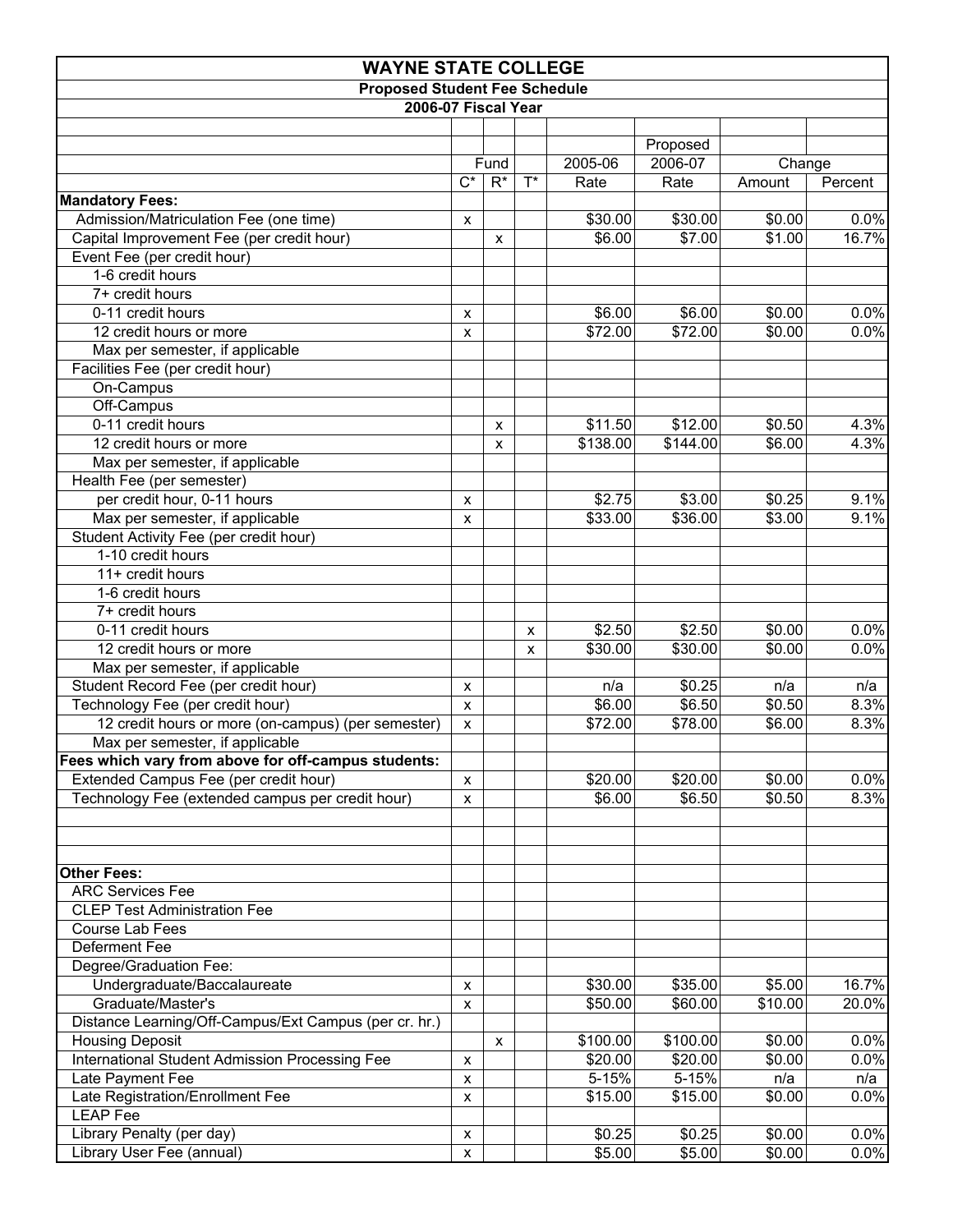| <b>WAYNE STATE COLLEGE</b>                          |              |                                        |         |         |          |            |  |  |  |  |
|-----------------------------------------------------|--------------|----------------------------------------|---------|---------|----------|------------|--|--|--|--|
| <b>Proposed Student Fee Schedule</b>                |              |                                        |         |         |          |            |  |  |  |  |
| 2006-07 Fiscal Year                                 |              |                                        |         |         |          |            |  |  |  |  |
| <b>Material Fee</b>                                 | X            |                                        | at cost | at cost | n/a      | n/a        |  |  |  |  |
| Music, Private Lessons (per semester)               | X            | $=$ ug res tuit<br>=ug res tuit<br>n/a |         |         |          | n/a        |  |  |  |  |
| Music, Locker Rental (per semester)                 | X            |                                        | \$10.00 | \$10.00 | \$0.00   | 0.0%       |  |  |  |  |
| Music, Instrument Rental Fee (per semester)         | X            |                                        | \$10.00 | \$10.00 | \$0.00   | 0.0%       |  |  |  |  |
| New Student Registration Fee                        |              |                                        |         |         |          |            |  |  |  |  |
| Parking                                             |              |                                        |         |         |          |            |  |  |  |  |
| <b>Employee Only</b>                                |              |                                        |         |         |          |            |  |  |  |  |
| Annual                                              | x            | X                                      | \$35.00 | \$40.00 | \$5.00   | 14.3%      |  |  |  |  |
| One Semester                                        | X            | $\mathsf{x}$                           | \$21.00 | \$24.00 | \$3.00   | 14.3%      |  |  |  |  |
| Summer Only                                         | X            | $\mathsf{x}$                           | \$11.00 | \$13.00 | \$2.00   | 18.2%      |  |  |  |  |
| Penalty                                             |              | X                                      | varies  | varies  | n/a      | n/a        |  |  |  |  |
| Placement/Credential Fee                            | X            |                                        | \$30.00 | \$30.00 | \$0.00   | 0.0%       |  |  |  |  |
| Credential Set-Up Fee                               |              |                                        |         |         |          |            |  |  |  |  |
| <b>Publications Fee</b>                             |              |                                        |         |         |          |            |  |  |  |  |
| <b>Returned Check Charge</b>                        | X            |                                        | \$30.00 | \$35.00 | \$5.00   | 16.7%      |  |  |  |  |
| Site Specific Fee                                   |              |                                        |         |         |          |            |  |  |  |  |
| Student ID Card                                     |              |                                        |         |         |          |            |  |  |  |  |
| Duplicate ID Card/Old Card Exchanged                | X            |                                        | \$0.00  | \$0.00  | \$0.00   | 0.0%       |  |  |  |  |
| Replacement ID Card                                 | x            |                                        | \$15.00 | \$15.00 | \$0.00   | 0.0%       |  |  |  |  |
| Transcript Fee (per transcript)                     | $\mathsf{x}$ |                                        | \$4.00  | \$0.00  | $-$4.00$ | $-100.0\%$ |  |  |  |  |
| Fees which vary from above for off-campus students: |              |                                        |         |         |          |            |  |  |  |  |
|                                                     |              |                                        |         |         |          |            |  |  |  |  |
|                                                     |              |                                        |         |         |          |            |  |  |  |  |
|                                                     |              |                                        |         |         |          |            |  |  |  |  |
|                                                     |              |                                        |         |         |          |            |  |  |  |  |
|                                                     |              |                                        |         |         |          |            |  |  |  |  |
|                                                     |              |                                        |         |         |          |            |  |  |  |  |
| $C^*$ = cash fund                                   |              |                                        |         |         |          |            |  |  |  |  |
| $R^*$ = revolving fund                              |              |                                        |         |         |          |            |  |  |  |  |
| $T^*$ = trust fund                                  |              |                                        |         |         |          |            |  |  |  |  |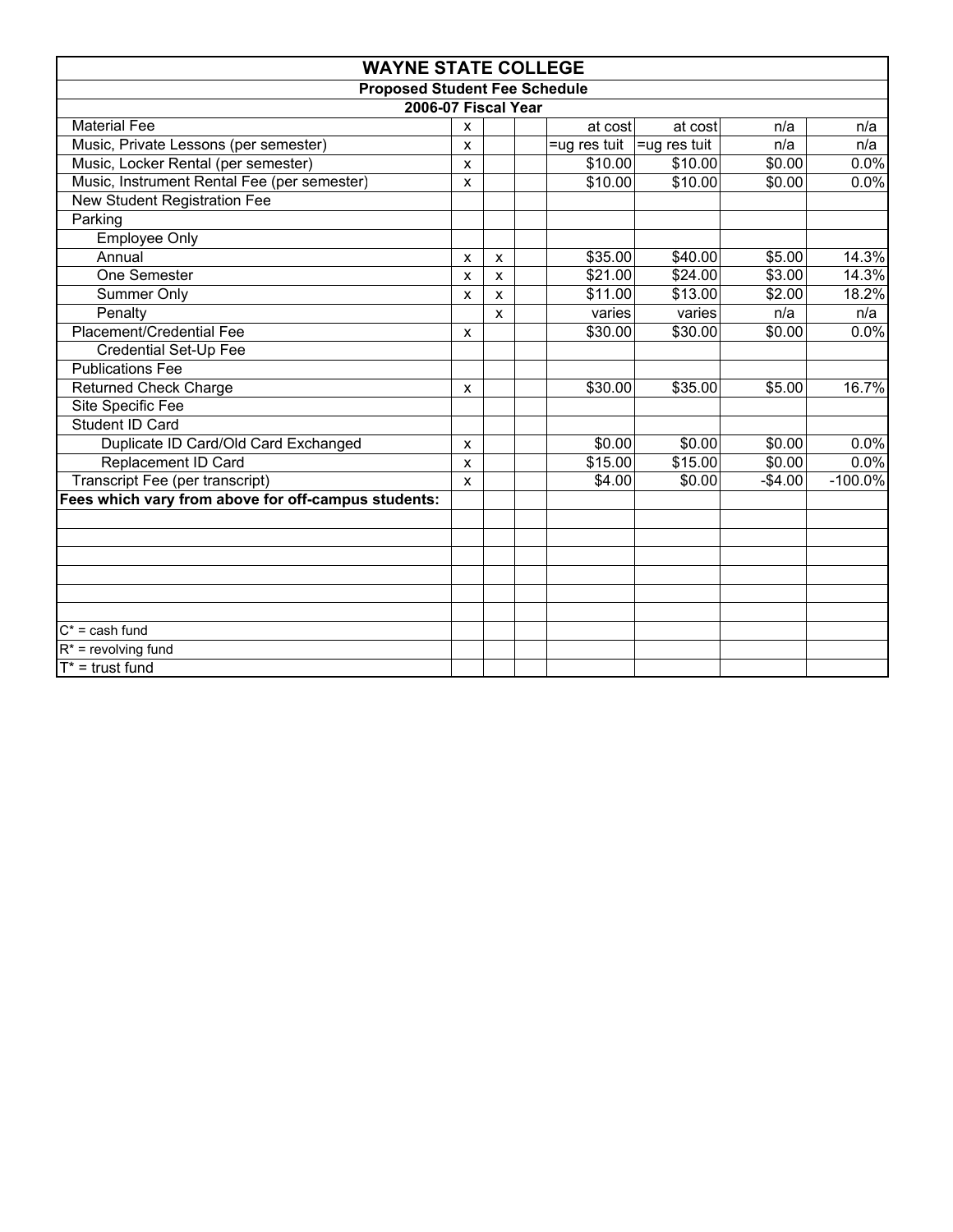*Larry Teahon, Chair Cap Peterson Carla Giger* 

April 18, 2006

#### ACTION: **Approve Distribution of Operations Appropriations for Fiscal Year 2006-07**

The NSCS General Fund appropriation for the upcoming fiscal year is \$41,000,381, which includes \$40,867,931 in LB 425 (2005) and \$132,450 for the South Sioux City Center planning contained in LB1060 (2006). The amounts appropriated for utilities deficits in LB 1060 for FY2005-06 are not carried forward into FY2006-07. The appropriations are spread among the three colleges and the System Office so that, in combination with the proposed tuition increase, each entity will be able to meet its core operating needs.

**\_\_\_\_\_\_\_\_\_\_\_\_\_\_\_\_\_\_\_\_\_\_\_\_\_\_\_\_\_\_\_\_\_\_\_\_\_\_\_\_\_\_\_\_\_\_\_\_\_\_\_\_\_\_\_\_\_\_\_\_\_\_\_\_\_\_\_\_\_\_\_\_\_\_\_\_** 

**\_\_\_\_\_\_\_\_\_\_\_\_\_\_\_\_\_\_\_\_\_\_\_\_\_\_\_\_\_\_\_\_\_\_\_\_\_\_\_\_\_\_\_\_\_\_\_\_\_\_\_\_\_\_\_\_\_\_\_\_\_\_\_\_\_\_\_\_\_\_\_\_\_\_\_\_** 

The cash fund distribution reverses several one-time adjustments made by the Board for FY2005-06 and builds in the net amount anticipated from the 4.86% tuition increase at each college. Another cash adjustment corrects a cash allocation number that had gotten out of alignment at CSC. For the last few years, the allocation amount has been considerably higher than the college was able to support through its cash revenues. The reduction sets the allocation at a reasonable number, without reducing the cash expenditure level anticipated by CSC.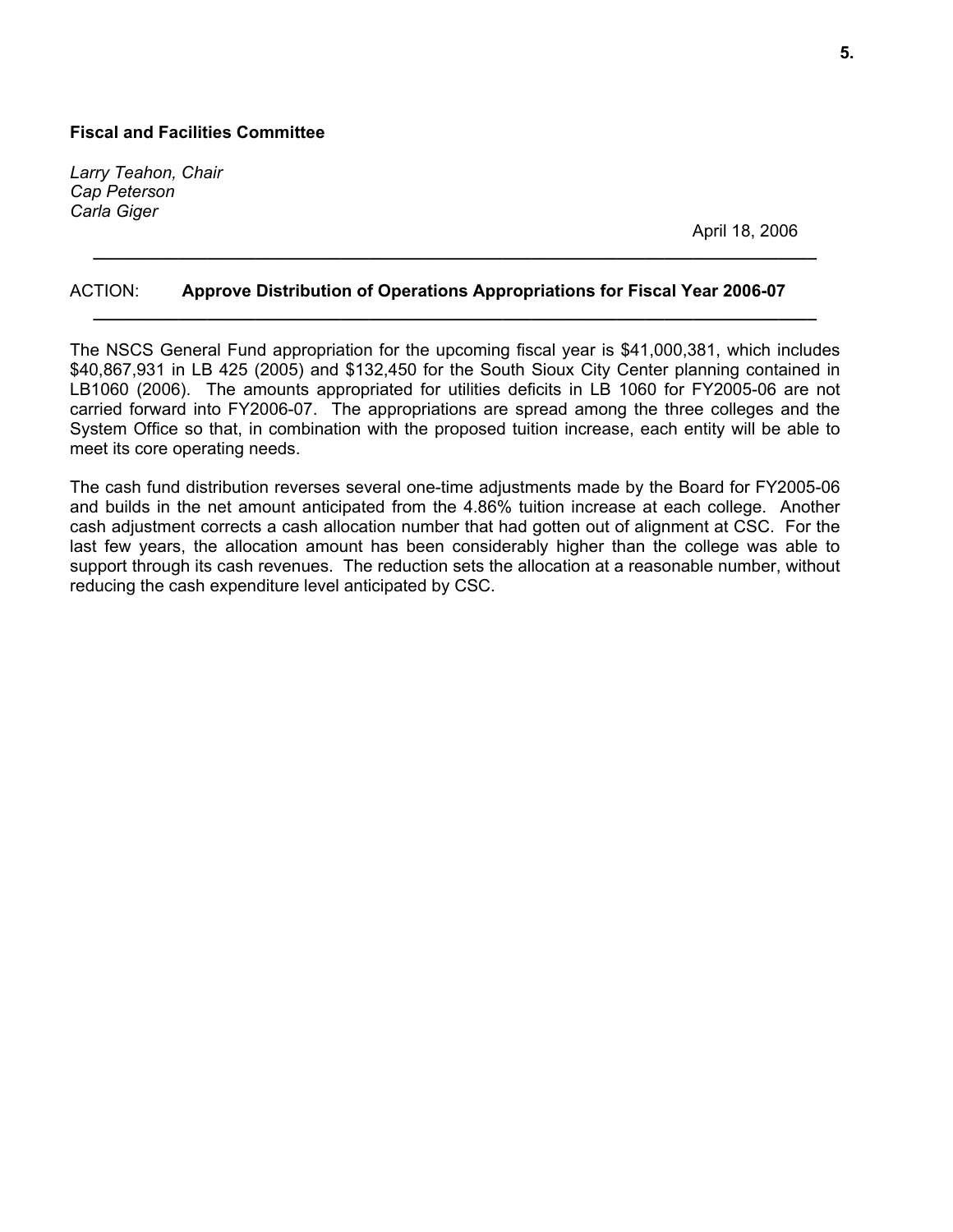### **Proposed Distribution of Funds 2006-07**

**April 18, 2006** 

|                                                           | <b>CSC</b>     | <b>PSC</b>                     | <b>WSC</b>                                            | <b>SO</b>      | <b>TOTAL</b>         |
|-----------------------------------------------------------|----------------|--------------------------------|-------------------------------------------------------|----------------|----------------------|
| 2005-06 (as revised April 18, 2006)                       |                |                                |                                                       |                |                      |
| <b>General Fund</b>                                       |                |                                | 13,475,315 7,519,523 16,616,112                       |                | 951,303 38,562,253   |
| Cash Funds (est.)                                         |                |                                | 6,973,635 4,340,423 13,418,348                        |                | 0 24,732,406         |
| <b>Subtotal</b>                                           |                |                                | 20,448,950 11,859,946 30,034,460                      |                | 951,303 63,294,659   |
|                                                           |                |                                |                                                       |                |                      |
| Federal Funds (est.)                                      |                |                                | 7,548,000 4,866,090 3,166,133                         |                | 0 15,580,223         |
| Revolving Funds (est.)                                    | 2,375,601      | 705,278                        | 3,129,172                                             |                | $0$ 6,210,051        |
| 2005-06 All Funds Total                                   |                |                                | 30, 372, 551 17, 431, 314 36, 329, 765                |                | 951,303 85,084,933   |
|                                                           |                |                                |                                                       |                |                      |
| 2006-07 Gen./Cash Fund Adjustments                        |                |                                |                                                       |                |                      |
| Gen. Fund - LB 425 - FY07 appropriation                   | 706,392        | 628,507                        | 1,081,292                                             | 147,404        | 2,563,595            |
| Gen. Fund - LB 1060 - Utilities deficits not carried fwd. |                | (11, 290)                      | (246, 627)                                            |                | (257, 917)           |
| Gen. Fund - LB 1060 - So. Sioux City Center planning      | $\overline{0}$ | 0                              | 132,450                                               | $\overline{0}$ | 132,450              |
| <b>Total Gen. Fund adjustments</b>                        | 706,392        | 617,217                        | 967,115                                               | 147,404        | 2,438,128            |
|                                                           |                |                                |                                                       |                |                      |
| Cash Fund adjustment for one-time actions in FY06**       |                |                                | (175,380)(3,275,000)                                  |                | 0(3,450,380)         |
| Cash Fund - proposed 4.86% tuition incr.*                 | 320,511        | 194,297                        | 396,709                                               | 01             | 911,517              |
| Cash Fund adjustment - correct CSC level***               | (1, 123, 635)  |                                |                                                       |                | (1, 123, 635)        |
| Cash Fund adjustment - PSC - approved 3/31/06             |                | 570,579                        |                                                       |                | 570,579              |
| <b>Total Cash Fund adjustments</b>                        | (803, 124)     |                                | 589,496 (2,878,291)                                   |                | 0(3,091,919)         |
| <b>Total Gen./Cash Adjustments</b>                        | (96, 732)      |                                | 1,206,713 (1,911,176)                                 | 147,404        | (653, 791)           |
|                                                           |                |                                |                                                       |                |                      |
| 2006-07                                                   |                |                                |                                                       |                |                      |
| Gen. Fund                                                 |                |                                | 14, 181, 707 8, 136, 740 17, 583, 227                 |                | 1,098,707 41,000,381 |
| Cash Funds                                                |                | 6,170,511 4,929,919 10,540,057 |                                                       |                | 0 21,640,487         |
| Subtotal                                                  |                |                                | 20,352,218 13,066,659 28,123,284                      |                | 1,098,707 62,640,868 |
|                                                           |                |                                |                                                       |                |                      |
| Federal Funds (est.)                                      |                |                                | 7,548,000 4,866,090 3,166,133                         |                | 0 15,580,223         |
| Revolving Funds (est.)                                    | 2,375,601      | 705,278                        | 3,129,172                                             |                | 0  6,210,051         |
| 2006-07 All Funds Total                                   |                |                                | 30,275,819 18,638,027 34,418,589 1,098,707 84,431,142 |                |                      |

\* Tuition income net of remissions and refunds -- Tuition rate \$102.50/cr. hr. (undergraduate, resident)

\*\*PSC - one-time 309 match \$175,380; WSC one-time capital construction \$3,275,000.

\*\*\*Adjusts CSC's cash appropriation to a realistic expectation of their cash revenues.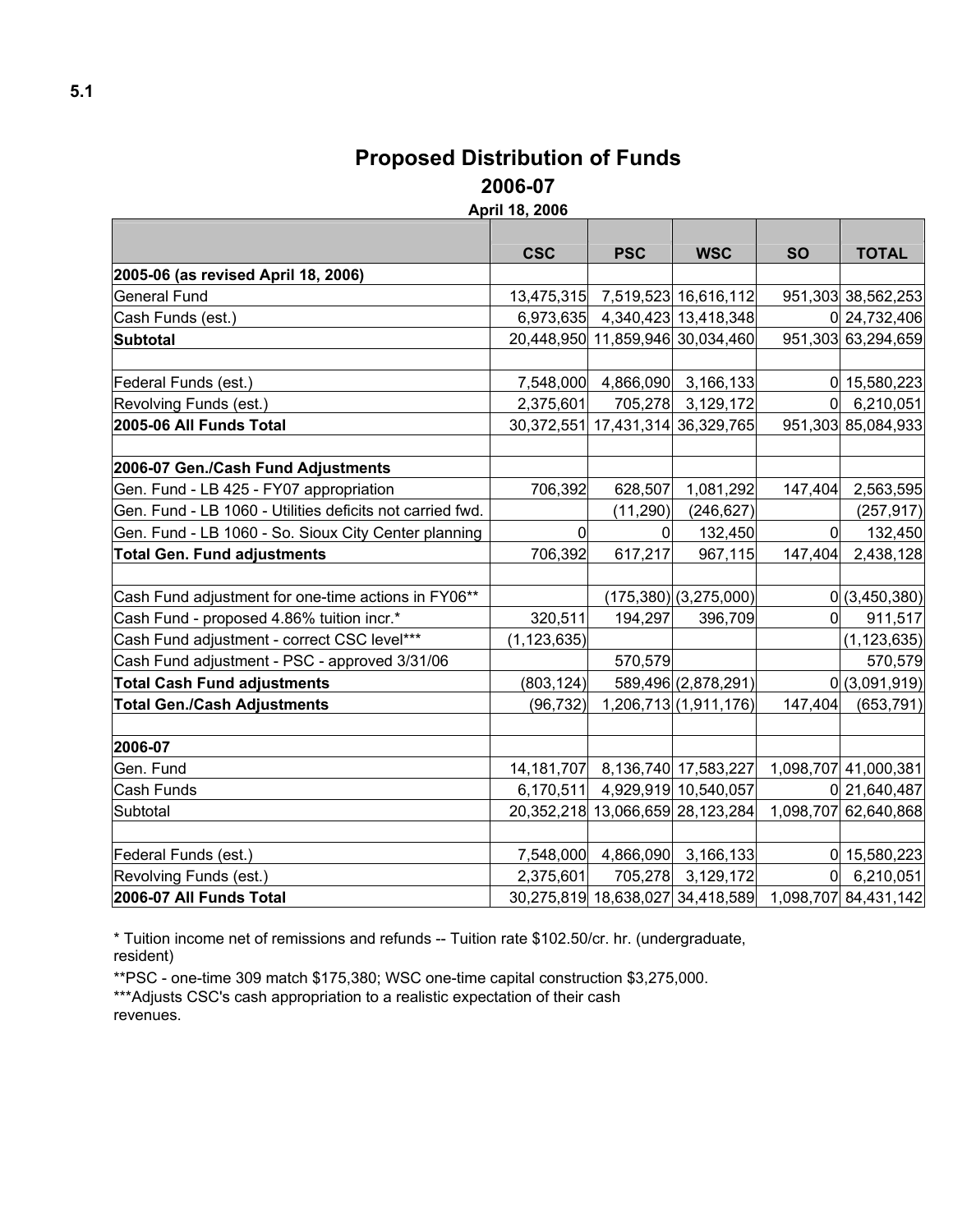*Larry Teahon, Chair Cap Peterson Carla Giger* 

April 18, 2006

#### ACTION: **Accept Program Statement for Wayne State College South Sioux City Project \_\_\_\_\_\_\_\_\_\_\_\_\_\_\_\_\_\_\_\_\_\_\_\_\_\_\_\_\_\_\_\_\_\_\_\_\_\_\_\_\_\_\_\_\_\_\_\_\_\_\_\_\_\_\_\_\_\_\_\_\_\_\_\_\_\_\_\_\_\_\_\_\_\_\_\_\_\_**

**\_\_\_\_\_\_\_\_\_\_\_\_\_\_\_\_\_\_\_\_\_\_\_\_\_\_\_\_\_\_\_\_\_\_\_\_\_\_\_\_\_\_\_\_\_\_\_\_\_\_\_\_\_\_\_\_\_\_\_\_\_\_\_\_\_\_\_\_\_\_\_\_\_\_\_\_\_\_** 

Wayne State College and Northeast Community College have been working together with BCDM Architects of Omaha and The Clark Enersen Partners of Lincoln to prepare a program statement for the proposed College Center at South Sioux City. The basic concepts and justification for the project were presented to the Board at the March 31, 2006 meeting at PSC. Acceptance of the document by the Board of Trustees will allow time for review by Board members, System Office staff, and state analysts, with approval requested at the June 2nd meeting.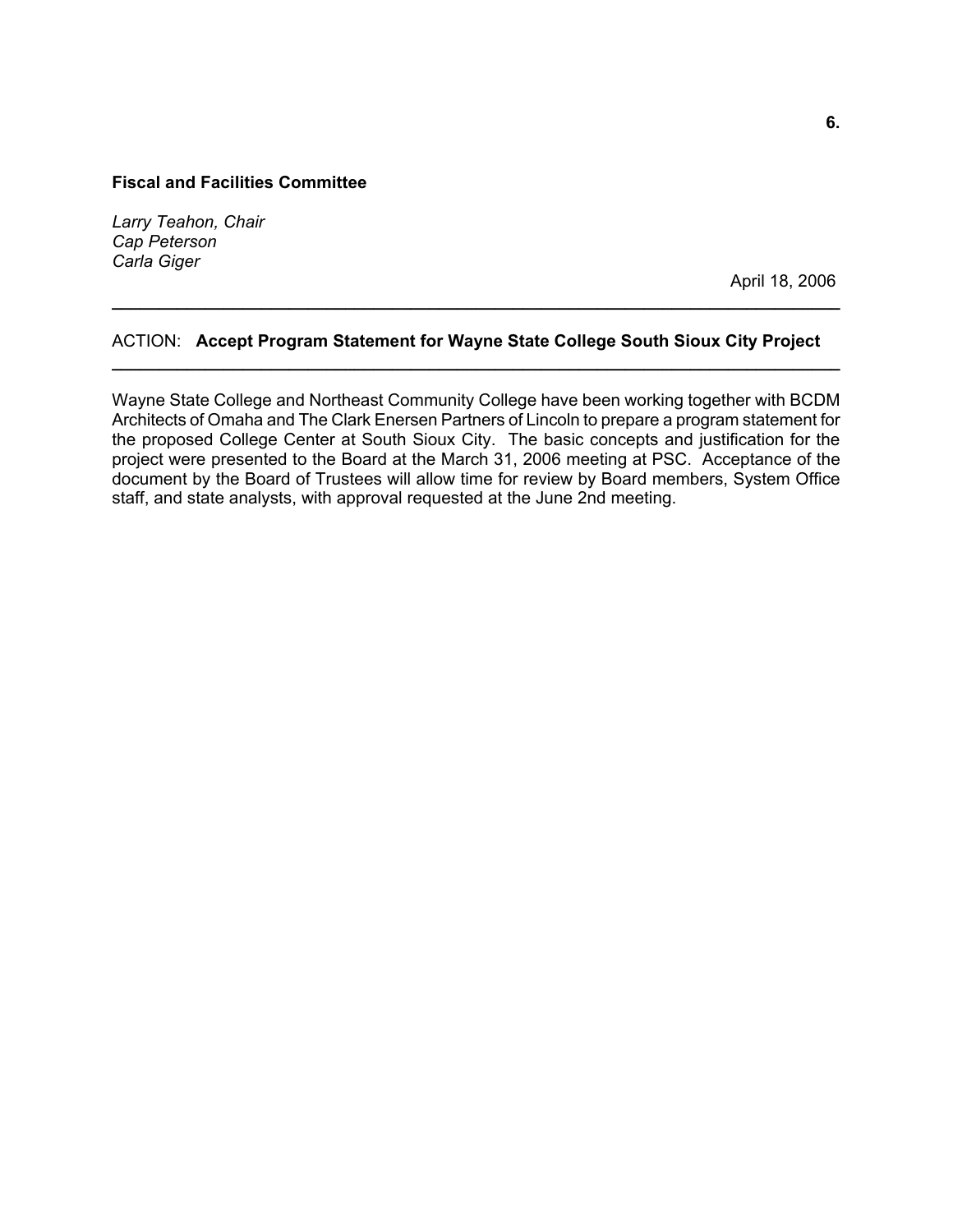*Larry Teahon, Chair Cap Peterson Carla Giger* 

April 18, 2006

#### **ACTION: Authorize the Chancellor to Sign Construction Contracts for the following projects at Wayne State College: US Conn Library Re-Roof Studio Arts Re-Roof Water Main/Backflow Prevention/Fire Hydrant Project Anderson Hall Fire Alarm Upgrade Parking Lot 9**

**\_\_\_\_\_\_\_\_\_\_\_\_\_\_\_\_\_\_\_\_\_\_\_\_\_\_\_\_\_\_\_\_\_\_\_\_\_\_\_\_\_\_\_\_\_\_\_\_\_\_\_\_\_\_\_\_\_\_\_\_\_\_\_\_\_\_\_\_\_\_\_\_\_\_\_\_** 

Bidding is currently in process or will soon be in process for each of the projects listed above.

Funding for the projects is as follows:

Studio Arts Re-Roof **LB309** Capital Improvement Fees Water Main Project **LB309/Capital Improvement Fees** Parking Lot 9 Contingency Maintenance

US Conn Library Re-Roof **LEGAL LACK LEGAL LEGAL LEGAL LACK LEGAL LACK LEGAL LEGAL LEGAL LEGAL LEGAL LEGAL LEGA** Anderson Hall Fire Alarm Upgrade Revenue Bond Construction Funds

In order to begin the projects as soon as possible and complete in a timely manner over the summer months to minimize disruption to students, the System Office and WSC request that the Board of Trustees authorize the Chancellor to approve the anticipated construction contracts